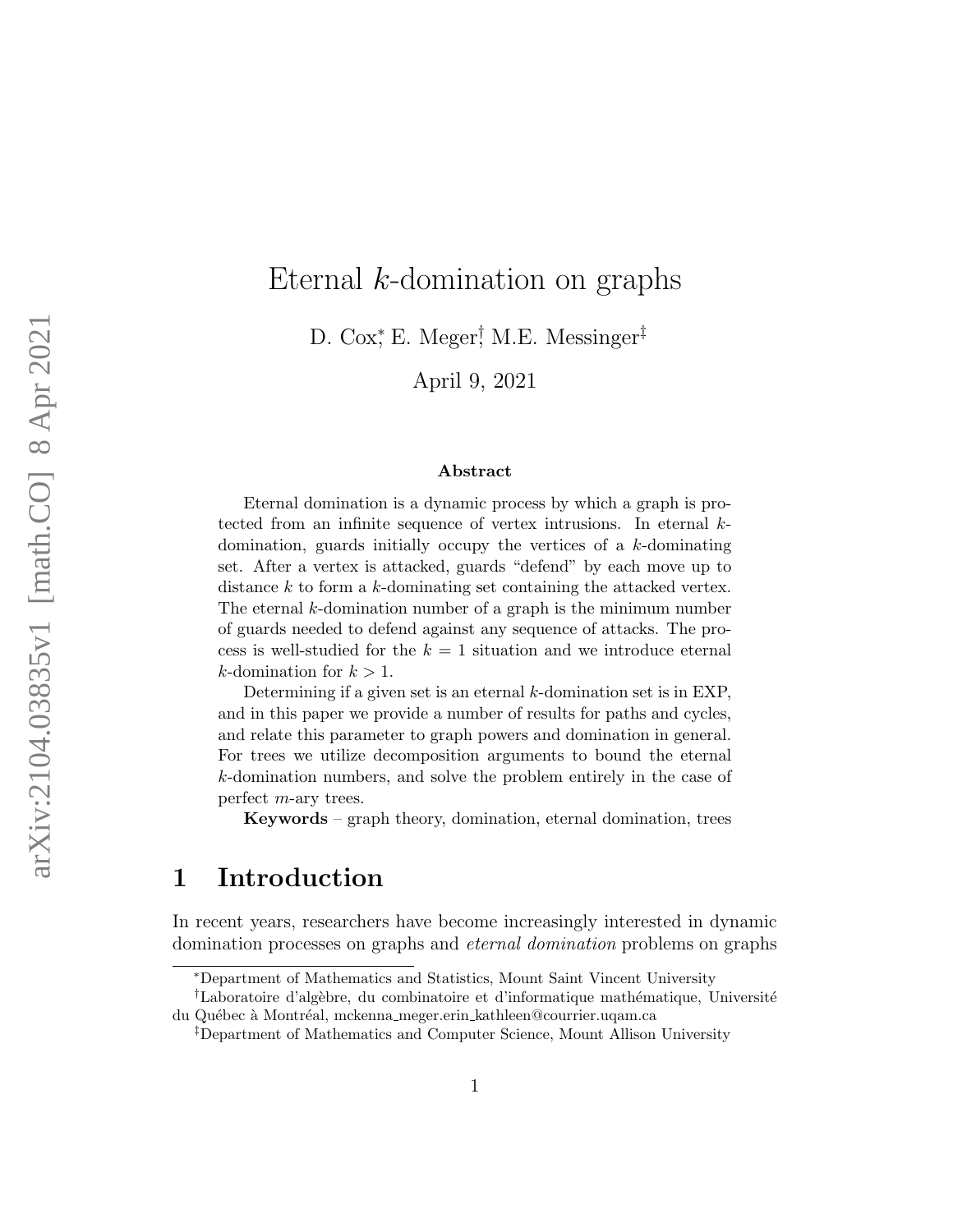have been particularly well-studied (see the survey [\[9\]](#page-26-0), for example). In the all-guards move model for eternal domination, a set of vertices are occupied by "guards" and the vertices occupied by guards form a dominating set on a graph. At each step, an unoccupied vertex is attacked and then each guard may remain at their current vertex or move along an edge to a neighbouring vertex. The guards aim to occupy a dominating set that contains the attacked vertex and such a movement of guards is said to "defend against an attack". The *eternal domination number* of a graph, denoted  $\gamma_{all}^{\infty}$  is the minimum number of guards required to defend against any sequence of attacks, where the subscript and superscript indicate that all guards can move in response to an attack and the sequence of attacks is infinite. Given the complexity of determining the eternal domination number of a graph for the all-guards move model, recent work such as [\[1,](#page-25-0) [3,](#page-26-1) [4,](#page-26-2) [5,](#page-26-3) [10,](#page-26-4) [12,](#page-26-5) [2\]](#page-26-6), has focused primarily on bounding or determining the parameter for particular classes of graphs.

In this paper, we extend the notion of eternal domination to that of eternal k-domination in the most natural way: suppose at time  $t = 0$ , the guards occupy a set of vertices that form a  $k$ -dominating set. At each time step  $t > 0$  an unoccupied vertex is attacked and every guard moves distance at most  $k$  so that the guards occupy the vertices of a  $k$ -dominating set that contains the attacked vertex. We note that for  $k = 1$ , the process is equivalent to the all-guards move model for eternal domination as described above. Hence, we focus on results for  $k \geq 2$ .

We present preliminary results in Section [2](#page-2-0) that provide general bounds, the complexity of the associated decision problem, and determine the eternal k-domination number exactly for some small classes of graphs. In Section [2.2,](#page-6-0) we show that the eternal k-domination number of a graph is bounded above by the eternal k-domination number of a spanning tree of the graph, which motivates us then to focus on trees in Section [3.](#page-8-0) The eternal domination number of a tree was characterized in [\[8\]](#page-26-7) by using two reductions. We extend the concepts of these reductions to the eternal k-domination model, providing reductions that, informally speaking, "trim branches" of trees in such a way that the change in the eternal k-domination number is controlled. However, for the eternal  $k$ -domination model such reductions are insufficient to characterize the eternal k-domination number of all trees and we state some resulting open problems. In Section [4,](#page-15-0) we provide an upper bound for the eternal 2-domination number of a tree, which can be extended to an upper bound for the eternal k-domination number of a tree. We also determine exactly, the eternal 2-domination number for perfect m-ary trees. Since this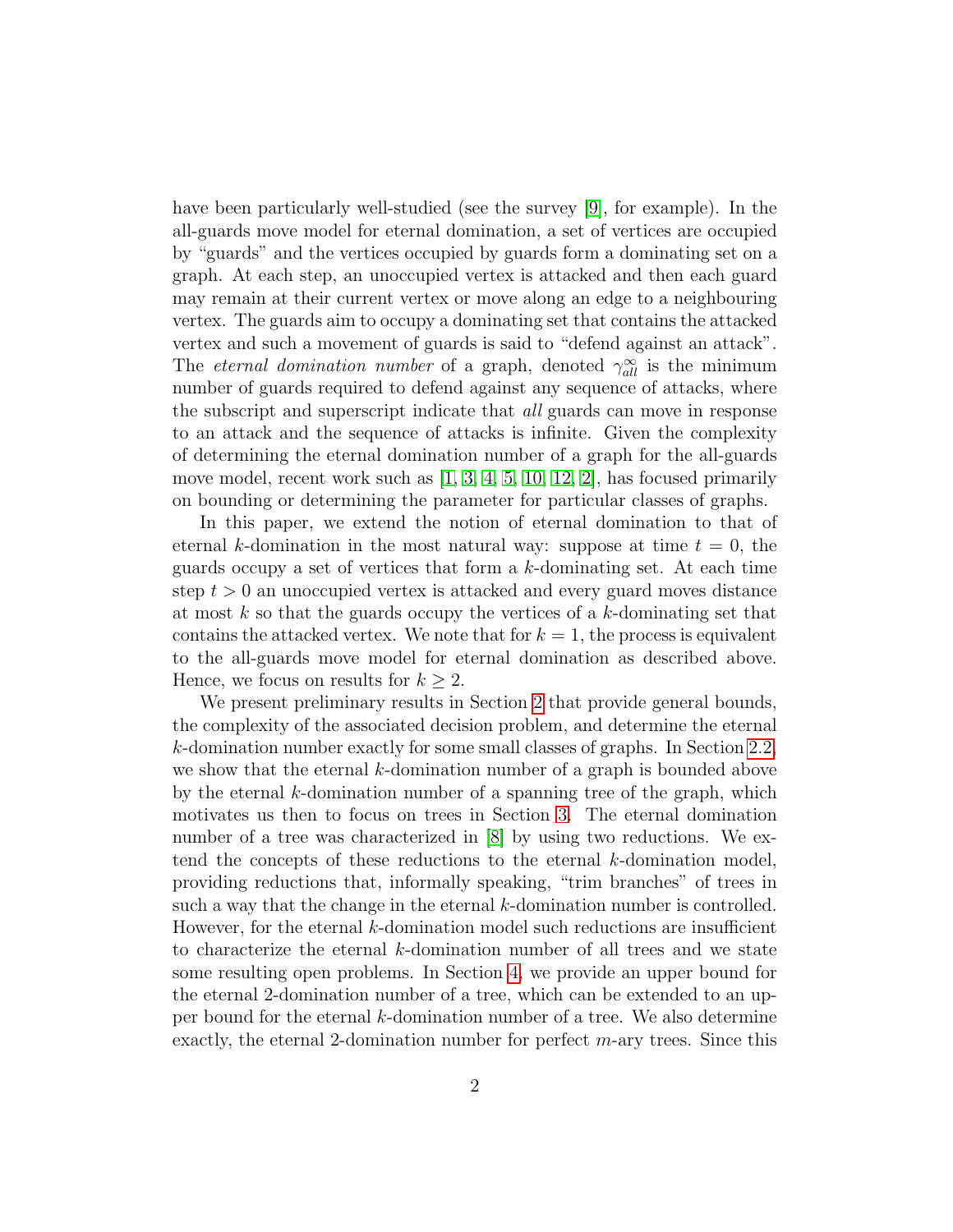paper introduces the concept of eternal k-domination, we conclude with a series of open questions in Section [5.](#page-24-0)

We conclude this section with some formal definitions. Recall, in a graph G, the open distance-k neighbourhood of  $x \in V(G)$  is  $N_k(x) = \{v \in$  $V(G) : d(x, v) = k$ , and the closed distance-k neighbourhood of  $x \in V(G)$ is  $N_k[x] = \{v \in V(G) : d(x, v) \leq k\}.$ 

**Definition 1.** Let G be a graph and  $k \geq 1$  an integer. A set  $D \subseteq V(G)$  is a k-dominating set if every vertex of  $V(G) \backslash D$  is at most distance k from a vertex in  $D$ . The minimum cardinality of a k-dominating set in graph  $G$  is the k-domination number, denoted  $\gamma_k(G)$ .

**Definition 2.** Let G be a graph. Let  $\mathbb{D}_{k,q}(G)$  be the set of all k-dominating sets of G which have cardinality q. Let  $D, D' \in \mathbb{D}_{k,q}(G)$ . We will say D transforms to D' if  $D = \{v_1, v_2, \ldots, v_q\}$ ,  $D' = \{u_1, u_2, \ldots, u_q\}$ , and  $u_i \in N_k[v_i]$  for all  $i \in [q]$ , the closed  $k^{th}$ neighbourhood. If we consider D as the placement of all the guards in a  $k$ -dominating set, then the set  $D'$  is a permissible movement of all the guards after some attack.

Definition 3. An eternal k-dominating family of G is a subset  $\mathcal{E} \subseteq$  $\mathbb{D}_{k,q}(G)$  for some q so that for every  $D \in \mathcal{E}$  and each possible attack  $v \in V(G)$ , there is a k-dominating set  $D' \in \mathcal{E}$  so that  $v \in D'$  and D transforms to  $D'$ .

A set  $D \in \mathbb{D}_{k,q}(G)$  is an eternal k-dominating set if it is a member of some eternal k-dominating family. Eternal domination is a discrete timeprocess, so at each iteration of an "attack" the k-dominating set D transforms into some other set  $D'$  within the family.

The eternal k-domination number of a graph G, denoted  $\gamma_{all,k}^{\infty}(G)$ , is the minimum q for which an eternal  $k$ -dominating family of  $G$  exists. We use this notation to indicate that all guards are allowed to move a distance of at most k.

### <span id="page-2-0"></span>2 Eternal k-domination on general graphs

#### <span id="page-2-1"></span>2.1 Preliminary Results

In this section, we relate the eternal k-domination number to known graph parameters in order to obtain bounds, as well as determine the eternal kdomination number for well-known families of graphs. We then determine the complexity of computing this number.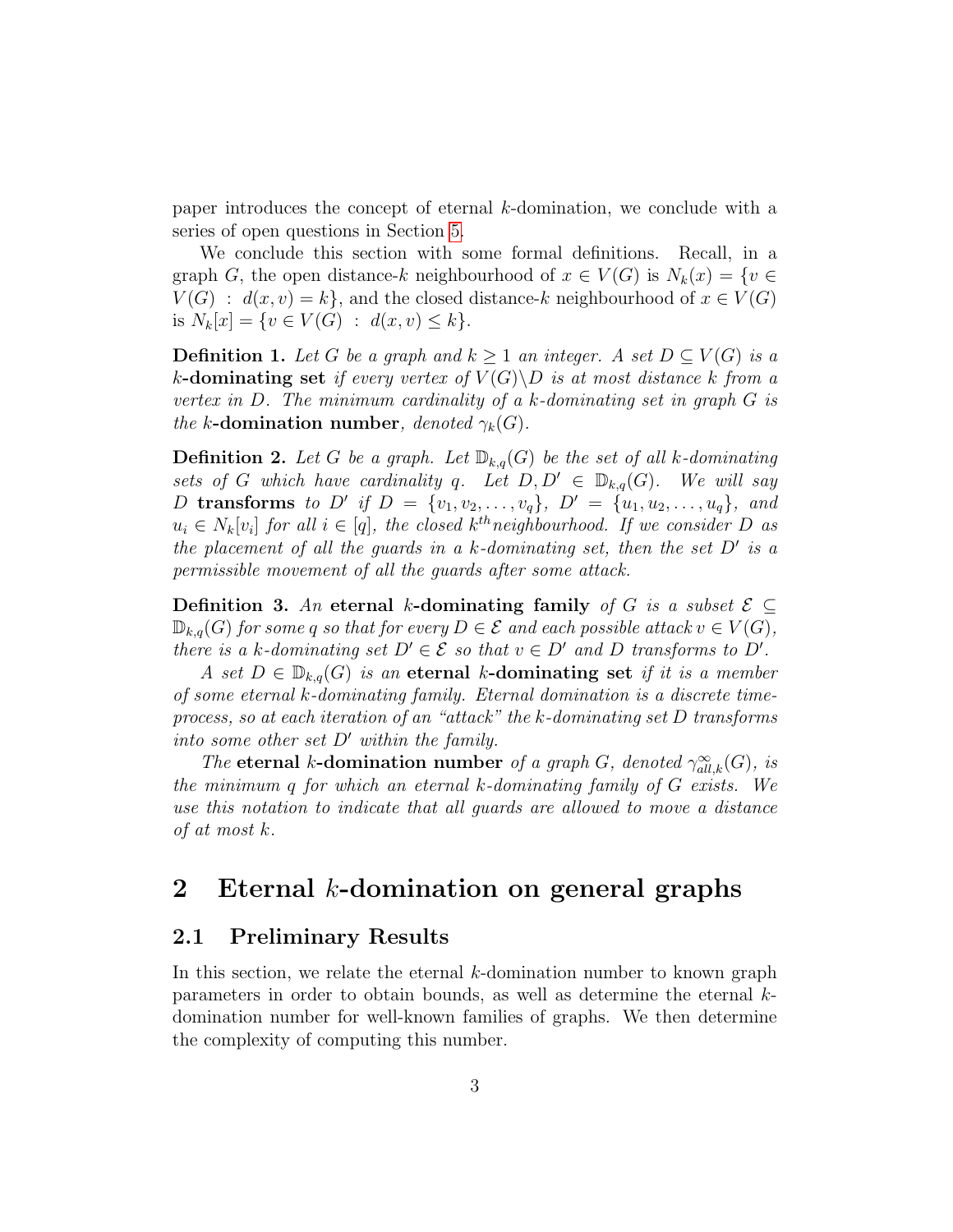By definition, any eternal k-dominating set is also a k-dominating set, giving us the lower bound in Observation [4.](#page-3-0) However, we can also bound the eternal k-dominating number of a graph by its  $|k/2|$ -domination number:

<span id="page-3-0"></span>**Observation 4.** For any graph G and integer  $k \geq 2$ ,

$$
\gamma_k(G) \le \gamma_{all,k}^{\infty}(G) \le \gamma_{\lfloor \frac{k}{2} \rfloor}(G).
$$

To demonstrate the upper bound, consider a  $k/2$ -dominating set where  $\gamma_{k/2}(G) = \ell$  and  $D = \{v_1, v_2, \ldots, v_\ell\}$  on graph G. For each  $j \in \{1, 2, \ldots \ell\},\$ the maximum distance between any two vertices in  $N_{k/2}(v_j)$  is k. Specifically, a guard  $g_j$  is placed on an arbitrary vertex of  $N_{\lfloor k/2\rfloor}(v_j)$  for each  $j \in \{1, 2, \ldots, \ell\}$ . The guard  $g_i$  will only ever occupy vertices of  $N_{\lfloor k/2\rfloor}(v_i)$ . Then, given an attack at a vertex x in  $N_{\lfloor k/2\rfloor}(v_j)$ , guard  $g_j$  can move to the attacked vertex and no other guard moves. We note that it is possible that the attacked vertex x is within distance  $k/2$  from multiple vertices in D.

The bounds in Observation [4](#page-3-0) are tight. It is easy to see that if graph G has a universal vertex, then  $\gamma_{all,k}^{\infty}(G) = \gamma_k(G) = \gamma_{\lfloor \frac{k}{2} \rfloor}(G) = 1$ . However, it is worth noting that the difference between  $\gamma_k(G)$  and  $\gamma_{\lfloor \frac{k}{2} \rfloor}(G)$  can be arbitrarily large. Consider  $K_{1,n}$  where each edge is subdivided  $k-1$  times and call this graph  $S_{n,k}$ . Then clearly  $\gamma_k(S_{n,k}) = 1$ , but  $\gamma_{k/2}(S_{n,k}) = n + 1$ .

Though the bounds of Observation [4](#page-3-0) are tight, it is important to note that for some graphs, such as cycles,  $\gamma_{all,k}^{\infty}$  can be much smaller than  $\gamma_{\lfloor k/2 \rfloor}$ .

<span id="page-3-1"></span>**Theorem 5.** For  $n \geq 3$  and  $k \geq 1$ ,

$$
\gamma_{all,k}^{\infty}(C_n) = \gamma_k(C_n) = \left\lceil \frac{n}{2k+1} \right\rceil
$$

*Proof.* Observe  $C_n$  can be decomposed into  $\lceil \frac{n}{2k+1} \rceil$  vertex-disjoint paths of length at most  $2k+1$ . Since a center vertex of a path of length at most  $2k+1$ will k-dominate the path,  $\gamma_k(C_n) = \lceil \frac{n}{2k+1} \rceil$ .

Next we show that a minimum  $k$ -dominating set is indeed a minimum eternal k-dominating set. Place guards on the vertices of the minimum  $k$ dominating set described above. Suppose vertex  $v$  is attacked and let  $u$  be a vertex within distance  $k$  of  $v$  that contains a guard. The guard at  $u$  moves distance  $d(u, v) = x$  to occupy v and all other guards move exactly distance x in the same direction.  $\Box$ 

As a consequence of Theorem [5,](#page-3-1) whenever a graph G is Hamiltonian, we obtain the following upper bound, by simply considering the guards moving strictly along the Hamilton cycle.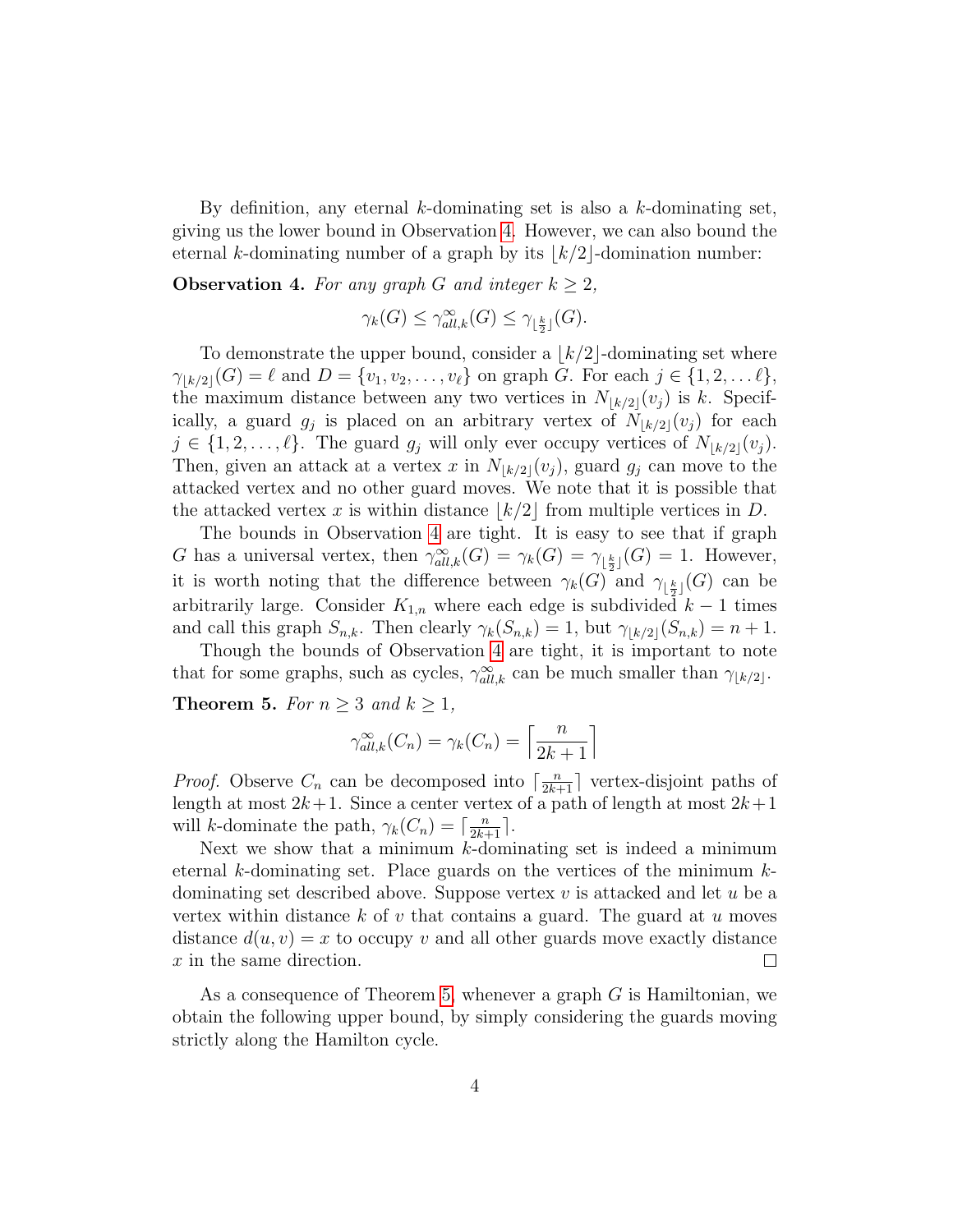**Corollary 6.** Let G be a Hamiltonian graph on n vertices. Then for  $k \geq 1$ ,  $\gamma_{all,k}^{\infty}(G) \leq \lceil \frac{n}{2k+1} \rceil$ .

Although it is easy to see that  $\gamma_k(P_n) = \lceil \frac{n}{2k+1} \rceil$ , we next show the eternal k-domination number of a path is larger.

<span id="page-4-0"></span>**Theorem 7.** For  $n \geq 1$  and  $k \geq 1$ ,  $\gamma_{all,k}^{\infty}(P_n) = \lceil \frac{n}{k+1} \rceil$ .

*Proof.* Let  $V(P_n) = \{v_0, v_2, ..., v_{n-1}\}\$  where  $v_i$  is adjacent to  $v_{i+1}$  for  $0 \leq i \leq n$  $n-2$ . By partitioning the path into vertex-disjoint sub-paths, each of length at most  $k$  and assigning one guard to each such sub-path, it is easy to see that  $\lceil \frac{n}{k+1} \rceil$  guards will suffice to form an eternal k-dominating family on  $P_n$ , by using the reasoning following Observation [4.](#page-3-0)

Next we prove the lower bound. There must always be a guard within distance k of  $v_0$ . Thus a guard is always required to be located on the sub-path  $v_0, v_1, \ldots, v_k$ . We partition the graph into sub-paths of length at most k. Let  $P_\ell$  be the sub-path of length k induced by vertices  $v_{\ell(k+1)}, \ldots, v_{(\ell+1)(k+1)-1}$ , for  $0 \leq \ell \leq \lfloor \frac{n}{k+1} \rfloor$ , and  $P_{\lceil \frac{n}{k+1} \rceil}$  be the sub-path  $v_{\lfloor \frac{n}{k+1} \rfloor} \cdot \ldots, v_{n-1}$ , should it exist.

For some fixed j, assume the placement of the guards on  $P_n$  are such that for each  $i < j$ , each sub-path  $P_i$  always contains at least 1 guard; i.e. every eternal  $k$ -dominating set contains exactly one vertex from  $P_i$  for each  $i < j$ . Thus  $P_j$  is the lowest-indexed sub-path that does not always contain a guard. Let time t be the first time there is no guard in  $P_i$  and assume an attack happens on this path. Furthermore, no guard from  $P_i$  can move into  $P_j$  since each lower-indexed path must have a guard on it at all times. If there are no guards in  $P_{j+1}$  that can move to the attacked vertex in  $P_j$ , then the guards do not form a k-dominating set.

Thus, suppose a guard in  $P_{j+1}$  moves to the attacked vertex.

If the guard that moves from the sub-path  $P_{j+1}$  to  $P_j$  leaves the subpath  $P_{j+1}$  without a guard, a guard from  $P_{j+2}$  most move onto  $P_{j+1}$ , and so on. If there is some sub-path  $P_\ell$  such that the guard on that path cannot be replaced by a guard in  $P_{\ell+1}$  then the guards do not form an eternal kdominating set, as the subsequent attack can occur within this sub-path and not be guarded. Otherwise, each guard in sub-path  $P_{\ell+1}$  moves to sub-path  $P_{\ell}$ , eventually leaving  $v_{n-1}$  unable to be defended should an attack occur there at time  $t+1$ . Thus at the end of each time step, there must be a guard in each  $P_i$ : so at least  $\lceil \frac{n}{k+1} \rceil$  guards are required and the result follows.  $\Box$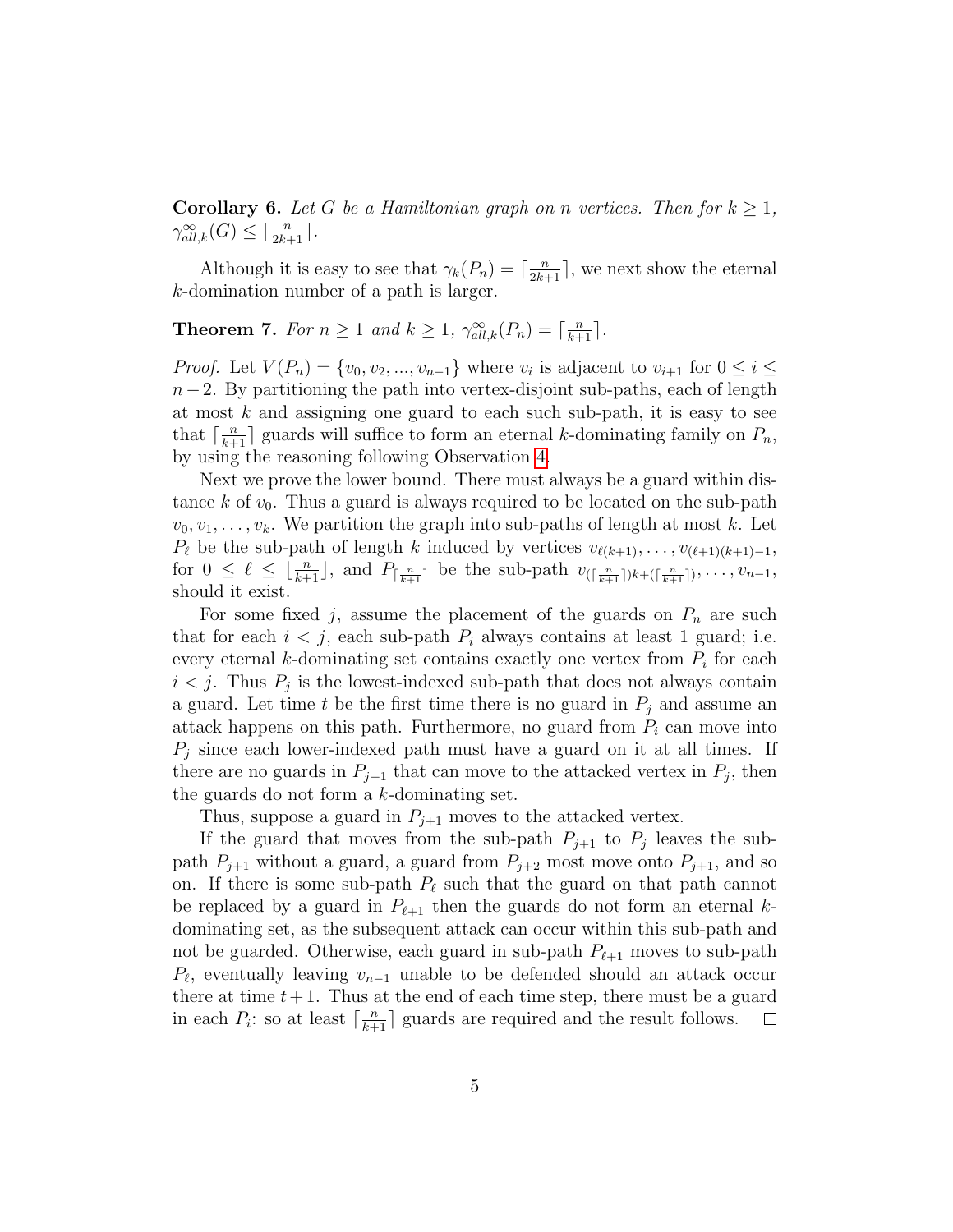The previous results show that for some families of graphs, the eternal k-domination number grows linearly with the order of the graph. On the other end of the spectrum, we can easily characterize graphs with eternal k-domination number 1:  $\gamma_{all,k}^{\infty}(G) = 1$  if and only if the diameter of graph G is at most k.

An important question to ask when investigating a graph parameter is, how difficult is it to compute? To answer this, we will look at the relationship between the eternal k-domination number of a graph and it's graph power. For a graph G, the  $k^{\text{th}}$  power of the graph,  $G^k$ , is formed by adding an edge  $u, v \in E(G)$  whenever  $dist(u, v) \leq k$ . Thus, if there exists a path in G from u to v of length at most k, then we will witness an edge  $uv \in E(G^k)$ .

<span id="page-5-0"></span>**Theorem 8.** If G is a graph and  $k \in \mathbb{N}$ , then

$$
\gamma_{all,k}^{\infty}(G) = \gamma_{all,1}^{\infty}(G^k).
$$

*Proof.* Let S be an eternal k-dominating set of G for which  $|S| = \gamma_{all,k}^{\infty}(G)$ . Suppose a sequence of attacks,  $\{a_1, a_2, \ldots a_\ell\} \subseteq V(G)$  occur. For each guard  $g_i$ , let  $\mathcal{G}_i = \{d_1, d_2, \ldots d_\ell\} \subseteq V(G)$  be the set of corresponding defending moves the guard makes, that is guard  $g_i$  moves from  $d_{i-1}$  to  $d_i$  after attack  $a_j$ . We now consider the eternal 1-domination of  $G<sup>k</sup>$  by using corresponding moves of the eternal k-domination of G. Place the  $\gamma_{all,k}^{\infty}(G)$  guards in S on the vertices of  $G^k$ , since  $V(G^k) = V(G)$ . Suppose in  $G^k$  the same sequence of attacks occur on vertices  $\{a_1, a_2, \ldots a_\ell\}.$ 

For any guard  $g_i$  and their sequence  $\mathcal{G}_i$ , moving from  $d_{j-1}$  to  $d_j$  in  $G^k$  is permissible as these vertices have distance at most  $k$  in  $G$ , and thus will be adjacent in  $G^k$ . Each guard  $g_i$ , can use the same sequence of moves and still guard  $G^k$ , thus  $\gamma_{all,k}^{\infty}(G) \geq \gamma_{all,1}^{\infty}(G^k)$ .

Similarly, let S' be an eternal 1-dominating set of  $G_k$  for which  $|S'| =$  $\gamma_{all,1}^{\infty}(G^k)$ . Suppose a sequence of attacks,  $\{a_1, a_2, \ldots a_{\ell}\}\$  occur. For each guard  $g_i$ , we define  $\mathcal{G}_i$  analogously as above. We then consider the eternal k-domination of  $G$ , using moves from the eternal 1-domination in  $G<sup>k</sup>$ . Place the  $\gamma_{all,1}^{\infty}(G^k)$  guards in S' on the vertices of G and consider the eternal k-domination process, and again suppose in G the vertices  $\{a_1, a_2, \ldots a_\ell\}$ are attacked in that order. Any guard  $g_i$  that moves from  $d_{i-1}$  to  $d_i$  after an attack  $a_j$  in  $G^k$  can also move from  $d_{j-1}$  to  $d_j$  in G since these two vertices are adjacent in  $G^k$  and thus are at most distance k in G. Thus,  $\gamma_{all,k}^{\infty}(G) \leq \gamma_{all,1}^{\infty}(G^k)$ , giving the desired result.  $\Box$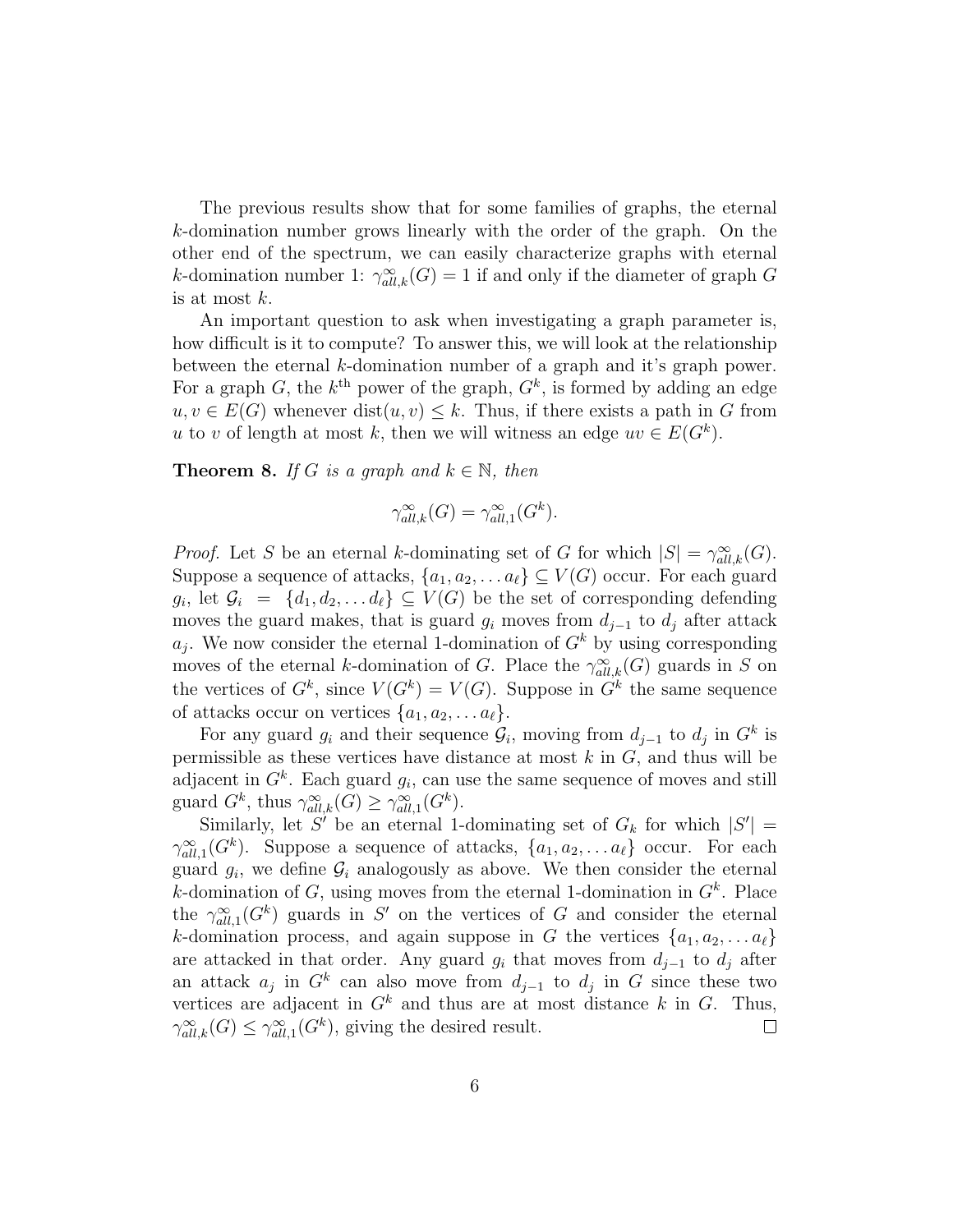In [\[6\]](#page-26-8) and the subsequent errata [\[7\]](#page-26-9), it was shown that deciding if a set of vertices of a graph is an eternal domination set is in EXP. Thus, taken with Theorem [8](#page-5-0) we have the following complexity result.

**Corollary 9.** Let G be a graph of order n, a positive integer k with  $0 \leq k \leq n$ and  $S \subseteq V(G)$ . Deciding if S is an eternal k-dominating set for G is in EXP.

#### <span id="page-6-0"></span>2.2 Using trees to bound  $\gamma_{all}^{\infty}$  $all,k$

In this section, we provide insight to the vertices "covered" or "guarded" by a single guard or a pair of guards, and present bounds on the eternal  $k$ domination number for arbitrary graphs based on a partitioning into vertexdisjoint trees.

A subgraph H of a graph G is a retract of G if there is a homomorphism f from G to H so that  $f(x) = x$  for  $x \in V(H)$ . The map f is called a retraction and we note that since this is an edge-preserving map to an induced subgraph, the distance between any two vertices does not increase in the image.

<span id="page-6-2"></span>**Lemma 10.** Let H be a retract of graph G. Then  $\gamma_{all,k}^{\infty}(H) \leq \gamma_{all,k}^{\infty}(G)$ .

*Proof.* Let H be a retract of graph G and  $f : G \to H$  be a retraction. We consider two parallel incidences of eternal k-domination: one on G and one on H. The process on H can be thought of as taking place on  $G$ , as H is an induced subgraph of  $G$ . We will restrict the attacks in  $G$  to vertices that are also in H. Initially, if there is a guard at vertex  $v \in V(G)$ , then we place a guard at vertex  $f(v) \in V(H)$ . If a guard in G moves from x to y in response to an attack at vertex z in H, we observe that guard may move from  $f(x)$ to  $f(y)$  in H in response to the attack. Thus,  $\gamma_{all,k}^{\infty}(H) \leq \gamma_{all,k}^{\infty}(G)$ .  $\Box$ 

Below we consider another subgraph that will also prove useful in obtaining an upper bound for  $\gamma_{all,k}^{\infty}(G)$  for an arbitrary graph G.

<span id="page-6-1"></span>**Lemma 11.** Let G be a graph, k a positive integer and  $e \in E(G)$ , then

$$
\gamma_{all,k}^{\infty}(G-e) \ge \gamma_{all,k}^{\infty}(G)
$$

where  $G - e$  is the subgraph of G obtained by deleting edge e.

*Proof.* Let G be a graph and  $e \in E(G)$ . Consider,  $G - e$  the graph with G with edge e removed. Let S be an eternal k-dominating set of  $G - e$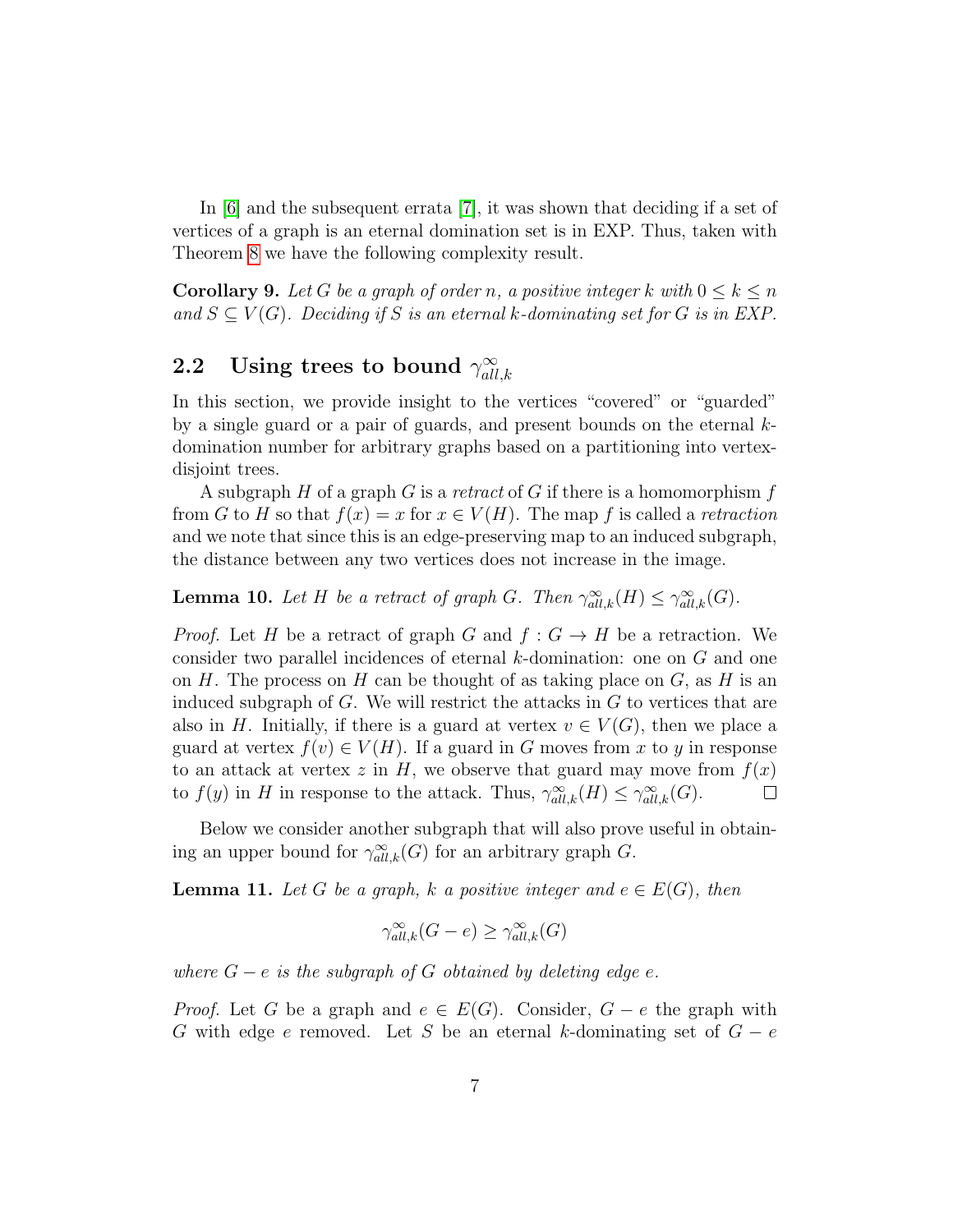of minimum cardinality and suppose a sequence of attacks,  $\{a_1, a_2, \ldots a_\ell\}$ occur. For each guard  $g_i$ , let  $\mathcal{G}_i = \{d_1, d_2, \ldots d_\ell\}$  be the set of corresponding defending moves the guard makes, that is after the attack  $a_j$ , the guard  $g_i$ moves from  $d_{j-1}$  to  $d_j$ .

Now place guards on the vertices of  $S$  in  $G$  and consider the same sequence of attacks  $\{a_1, a_2, \ldots a_\ell\}$ . Each guard can respond appropriately, moving to  $d_j$  after attack  $a_j$ . Since every edge of  $G - e$  is an edge of G, the result follows.  $\Box$ 

From repeated applications of Lemma [11](#page-6-1) we obtain the following.

<span id="page-7-0"></span>**Theorem 12.** Let G be a graph and T a spanning tree of G, then

 $\gamma_{all,k}^{\infty}(T) \geq \gamma_{all,k}^{\infty}(G).$ 

Theorem [12](#page-7-0) suggests that understanding the eternal k-domination process on trees is important, as it provides an upper bound on the eternal k-domination number of a general graph. We next consider covering a graph G with sub-trees with a particular structure, each of which can be guarded by a single guard. By cover, we mean that a guard is assigned to a particular sub-tree and they can respond to any sequence of attacks that occur within that particular sub-tree.

**Definition 13.** A k-rooted tree with  $k \in \mathbb{Z}^+$ , is a rooted tree where the eccentricity of the root is at most k.

Definition 14. Given a graph G, we define a k-rooted tree decomposi**tion** to be a partition of the vertices into sets  $S_i$  for  $1 \leq i \leq \ell$  such that  $G[S_i]$ contains a spanning subgraph that is k-rooted tree.

The k-rooted tree decomposition number of a graph G, denoted  $\mathfrak{T}_k(G)$ , is the minimum number of sets  $S_i$  over all possible decompositions.

An easy bound comes from partitioning graph G into  $\frac{k}{2}$  $\frac{k}{2}$ -rooted trees as one guard can cover the vertices of a  $\frac{k}{2}$  $\frac{k}{2}$ -rooted tree.

Corollary 15. For any graph G and  $k > 2$ 

$$
\gamma_{all,k}^{\infty}(G) \leq \mathfrak{T}_{\lfloor \frac{k}{2} \rfloor}(G).
$$

For some graphs, a better bound can be achieved by partitioning graph G into k-rooted trees and recognizing that 2 guards can protect the vertices of each k-rooted tree.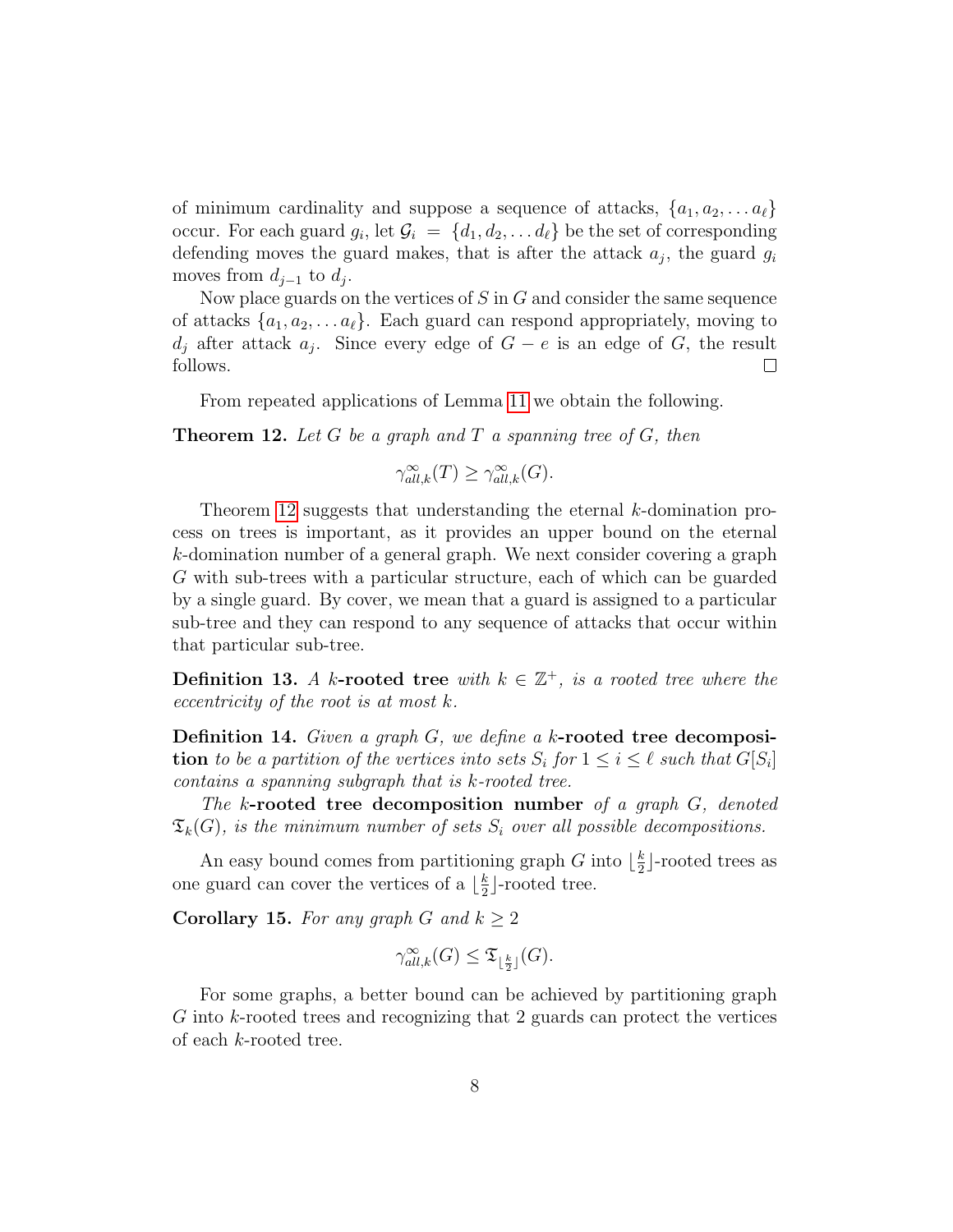**Proposition 16.** If T is a k-rooted tree for some  $k \geq 2$ , then  $\gamma_{all,k}^{\infty}(T) \leq 2$ .

*Proof.* Let T be a k-rooted tree with root r. Initially place one guard at r and the second guard at an arbitrary vertex,  $u$ . After a vertex,  $v$  is attacked, the guard at r moves to v and the other guard at u moves to r. The resulting k-dominating set is equivalent to the original, and the guards can respond to attacks in this manner indefinitely.  $\Box$ 

Corollary 17. For any graph G and  $k \geq 2$ ,

 $\gamma_{all,k}^{\infty}(G) \le \min\{2 \cdot \mathfrak{T}_{k}(G), \mathfrak{T}_{\lfloor k/2 \rfloor}(G)\}.$ 

In light of Theorem [12](#page-7-0) and the fact that we can partition a graph G into k-rooted trees in order to find an upper bound for  $\gamma^{\infty}_{all,k}(G)$ , the next two sections will focus on trees.

## <span id="page-8-0"></span>3 Eternal k-domination on trees

In this section, we consider the conditions for which the eternal  $k$ -domination number of a tree will equal or be one greater than that of a sub-tree in the aims of working towards determining  $\gamma_{all,k}^{\infty}(T)$  for any tree T.

In [\[8\]](#page-26-7), the authors provide a linear-time algorithm for determining the eternal 1-domination number of a tree. Their algorithm consists of repeatedly applying two reductions,  $R1$  and  $R2$ , which we restate here.

**R1**: Let x be a vertex of T incident to at least two leaves and to exactly one vertex of degree at least two. Delete all leaves incident to x.

**R2**: Let x be a vertex of degree two in T such that x is adjacent to exactly one leaf,  $y$ . Delete both  $x$  and  $y$ .

If T' is the result of applying either **R1** or **R2** to tree T, then  $\gamma_{all,1}^{\infty}(T') =$  $\gamma_{all,1}^{\infty}(T)-1$  [\[8\]](#page-26-7). With an aim to characterize the eternal k-domination number of trees for  $k > 1$ , Propositions [18](#page-8-1) and [19](#page-10-0) generalize the reductions of [\[8\]](#page-26-7) to arbitrary  $k \geq 1$  $k \geq 1$ . Figure 1 (a) and (b) provide a visualization of the sub-trees described in Propositions [18](#page-8-1) and [19,](#page-10-0) respectively.

<span id="page-8-1"></span>**Proposition 18.** Let x and y be neighbours in  $T = (V, E)$  and let  $T_x$  be the component of  $T$  induced by the deletion of edge  $xy$ , that contains  $x$ . If every leaf in  $T_x$  is within distance k of x and diam $(T_x) = 2k$ , then

$$
\gamma_{all,k}^{\infty}(T[V \backslash D]) = \gamma_{all,k}^{\infty}(T) - 1
$$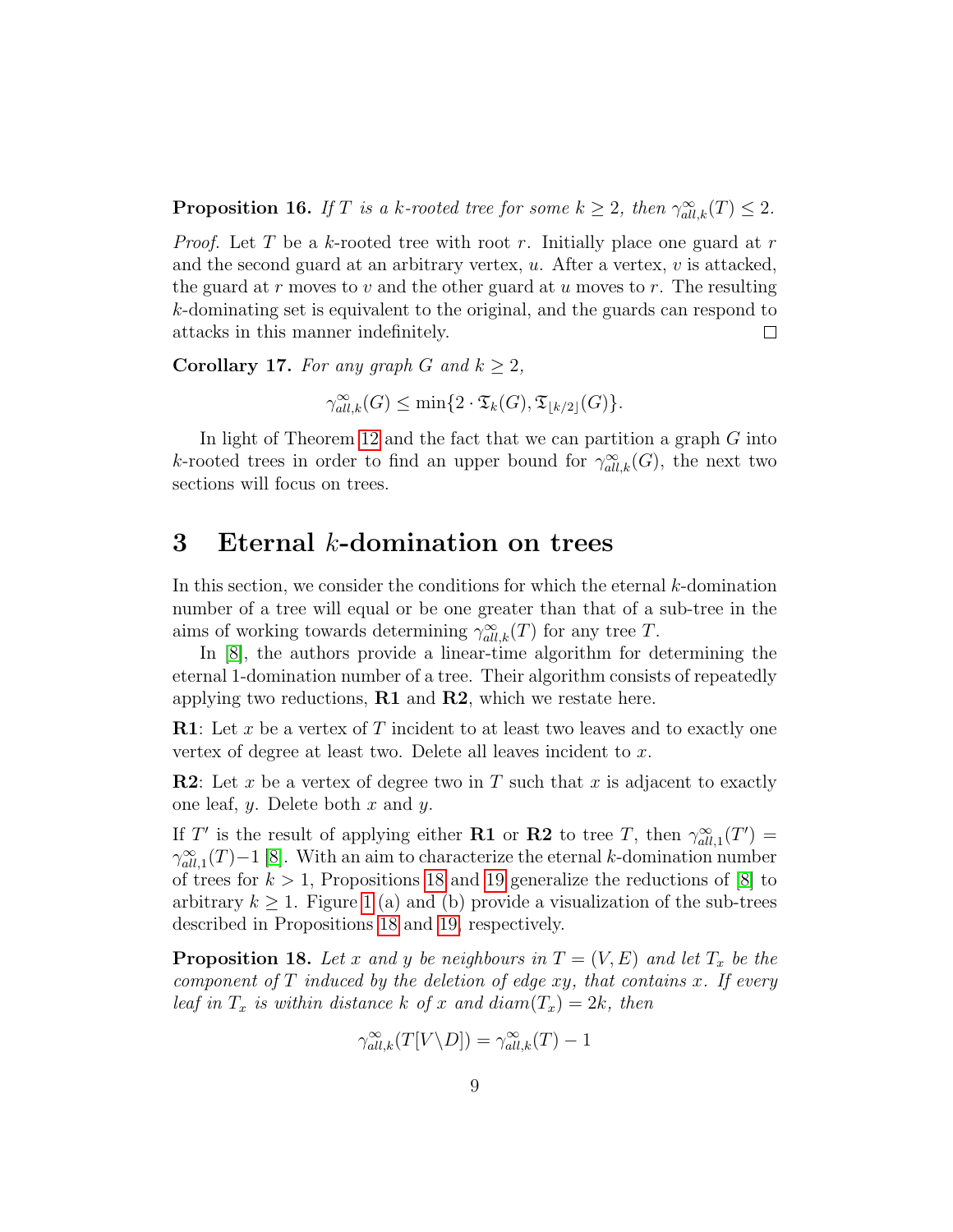

<span id="page-9-0"></span>Figure 1: Examples illustrating the reductions of Proposition [18](#page-8-1) and [19.](#page-10-0)

where  $D = V(T_x) \setminus \{x\}.$ 

*Proof.* It is easy to see  $\gamma_{all,k}^{\infty}(T) \leq \gamma_{all,k}^{\infty}(T[V \backslash D]) + 1$ : initially place  $\gamma_{all,k}^{\infty}(T[V \backslash D])$  guards on an eternal k-dominating set of sub-tree  $T[V \backslash D]$ and place an additional guard at  $x$ . Whenever a vertex of  $D$  is attacked, a guard moves from x to the attacked vertex and the guards in  $T[V \ D]$  move as they would if x was attacked in  $T[V \backslash D]$ . Whenever a vertex of  $T[V \backslash D]$ is attacked, the guards currently occupying vertices of  $T[V \ D]$  move to form an eternal k-dominating set on  $T[V \backslash D]$  that contains the attacked vertex and the guard in  $D$  moves to  $x$  (it is possible that there is no guard in  $D$ , in which case there are two guards on  $x$  and when the guards move in response to the attack, one of the two guards remains on  $x$ ).

We next prove that  $\gamma_{all,k}^{\infty}(T[V \setminus D]) < \gamma_{all,k}^{\infty}(T)$ . Assume  $\gamma_{all,k}^{\infty}(T[V \setminus D])$  $\gamma_{all,k}^{\infty}(T)$  and we will show by way of contradiction that this is not the case. Place the  $\gamma_{all,k}^{\infty}(T[V \setminus D])$  guards on T. Let  $\ell_1$  and  $\ell_2$  be leaves of D at distance k from x and distance 2k from each other. Note that a guard must be on x to ensure that  $\ell_1$  and  $\ell_2$  are k-dominated. We will consider what the eternal k-domination process looks like on T and on a copy of  $T[V \backslash D]$ .

First, any attack in  $T[V \ D]$  corresponds to the guards moving as required, ensuring a guard is on  $x$  after the attack is defended. In  $T$  this placement of guards is the same, as vertices in  $D$  do not require guards, as  $x$  has a guard.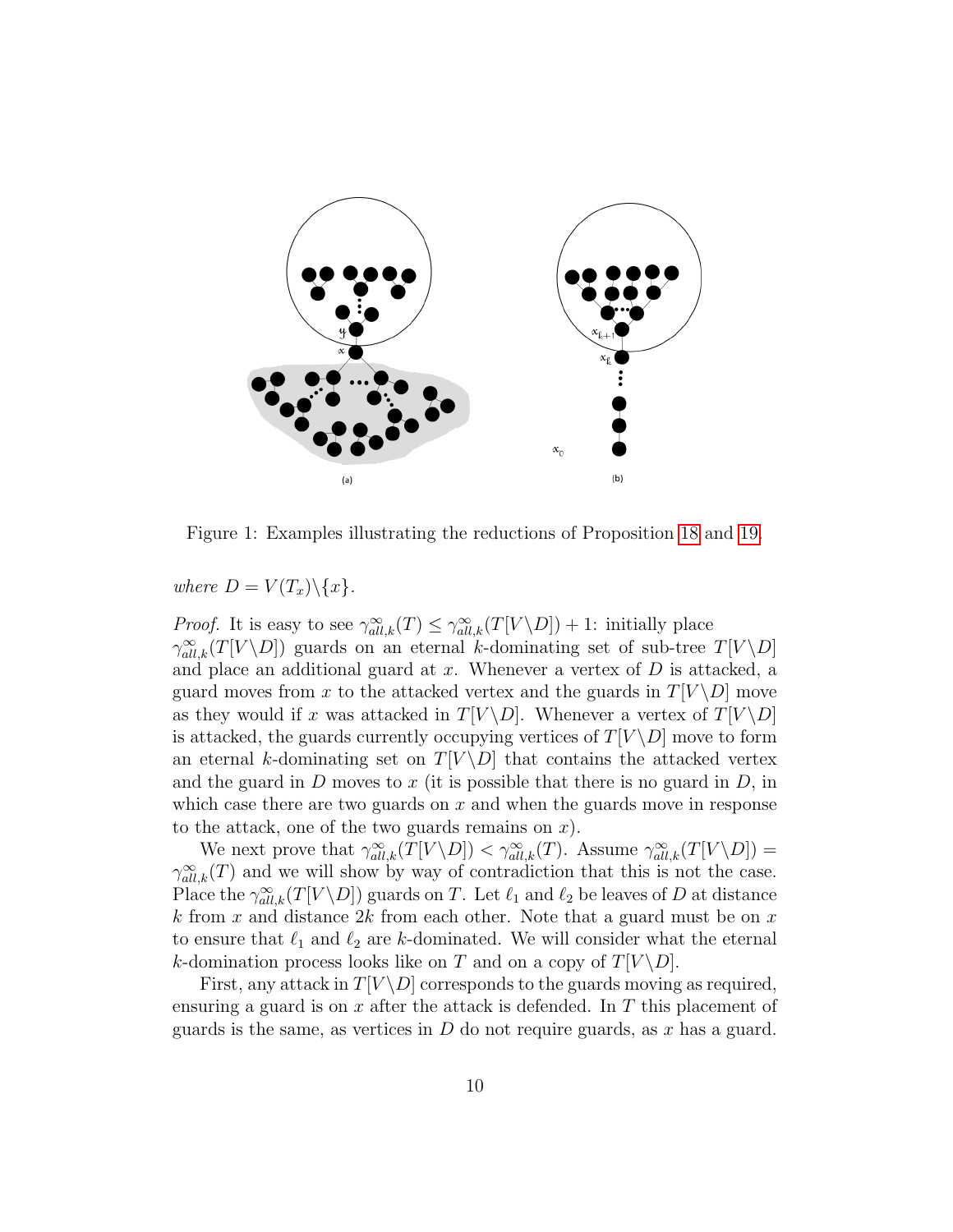Assume a vertex on the path  $x \dots \ell_1$  is attacked. In T a guard on x must move to the attacked vertex (note: if another guard moves to the attack, it must go through  $x$ , so we can assume this is the guard that moves). We then need to replace that guard otherwise  $\ell_2$  is not k-dominated.

On the tree  $T[V \ D]$  this is equivalent to two guards moving onto x, since attacks in D and guards on vertices of D correspond attacks and guards on x on  $T[V \backslash D]$ .

So we have two situations to consider. The first is if in  $T$  an attack occurs at a vertex of D. In  $T[V \backslash D]$  it corresponds to x having two guards, but one guard is superfluous (as it is not really in this sub-tree).

The second situation is if in T an attack occurs at a vertex of  $T[V \setminus D]$ . Then a guard on x moves within  $T[V \backslash D]$  as required and either a guard moves from  $D$  to  $x$ , or if  $x$  had more than one guard, at least one of these guards do not move.

In both situations, the attacks lead to a response in  $T[V \ D]$  that required one less guard to defend that sub-tree. This means that any sequence of attacks in T result in  $T[V \backslash D]$  requiring less than  $\gamma_{all,k}^{\infty}(T[V \backslash D])$  guards to eternally k-dominate, a contradiction, so  $\gamma_{all,k}^{\infty}(T[V \setminus D]) = \gamma_{all,k}^{\infty}(T) - 1$ .  $\mathcal{L}_{\mathcal{A}}$ 

A suspended i-end-path in a graph G is a path of length at least  $i \geq 2$  such that at least one endpoint of the path is a leaf and all internal vertices of the path have degree exactly 2. The next result generalizes the  $R2$  reduction in [\[8\]](#page-26-7) for eternal 1-domination. See Figure [1](#page-9-0) (b).

<span id="page-10-0"></span>**Proposition 19.** Suppose  $T = (V, E)$  contains a suspended  $(k + 1)$ -end-path P and label the vertices of P as  $x_0, x_1, \ldots, x_{k+1}$  where  $x_0$  is a leaf and  $x_i$  is adjacent to  $x_{i+1}$  for  $0 \leq i \leq k$ . Then

$$
\gamma_{all,k}^{\infty}(T[V\setminus\{x_0,\ldots,x_k\}])=\gamma_{all,k}^{\infty}(T)-1.
$$

Proof. Clearly  $\gamma_{all,k}^{\infty}(T) \leq \gamma_{all,k}^{\infty}(T[V \setminus \{x_1,\ldots,x_k\}]) + \gamma_{all,k}^{\infty}(T[\{x_0,\ldots,x_k\}])$ and  $\gamma_{all,k}^{\infty}(T[\lbrace x_0,\ldots,x_k] \rbrace) = 1$  since it is a path of length k. We next show that  $\gamma_{all,k}^{\infty}(T[V\setminus\{x_1,\ldots,x_k\}])$  guards do not suffice to eternally k-dominate T.

First, we consider eternal k-domination on the graph  $T[V \setminus \{x_1, \ldots, x_k\}].$ Place the guards and consider a minimal finite sequence of attacks  $\mathcal{A} =$  $\{a_1, a_2, \ldots, a_q\}$  that requires all  $\gamma_{all,k}^{\infty}(T[V \setminus \{x_1, \ldots, x_k\}])$  guards to defend this sequence of attacks. That is, if there is at least one less guard, this sequence of attacks is not able to be defended.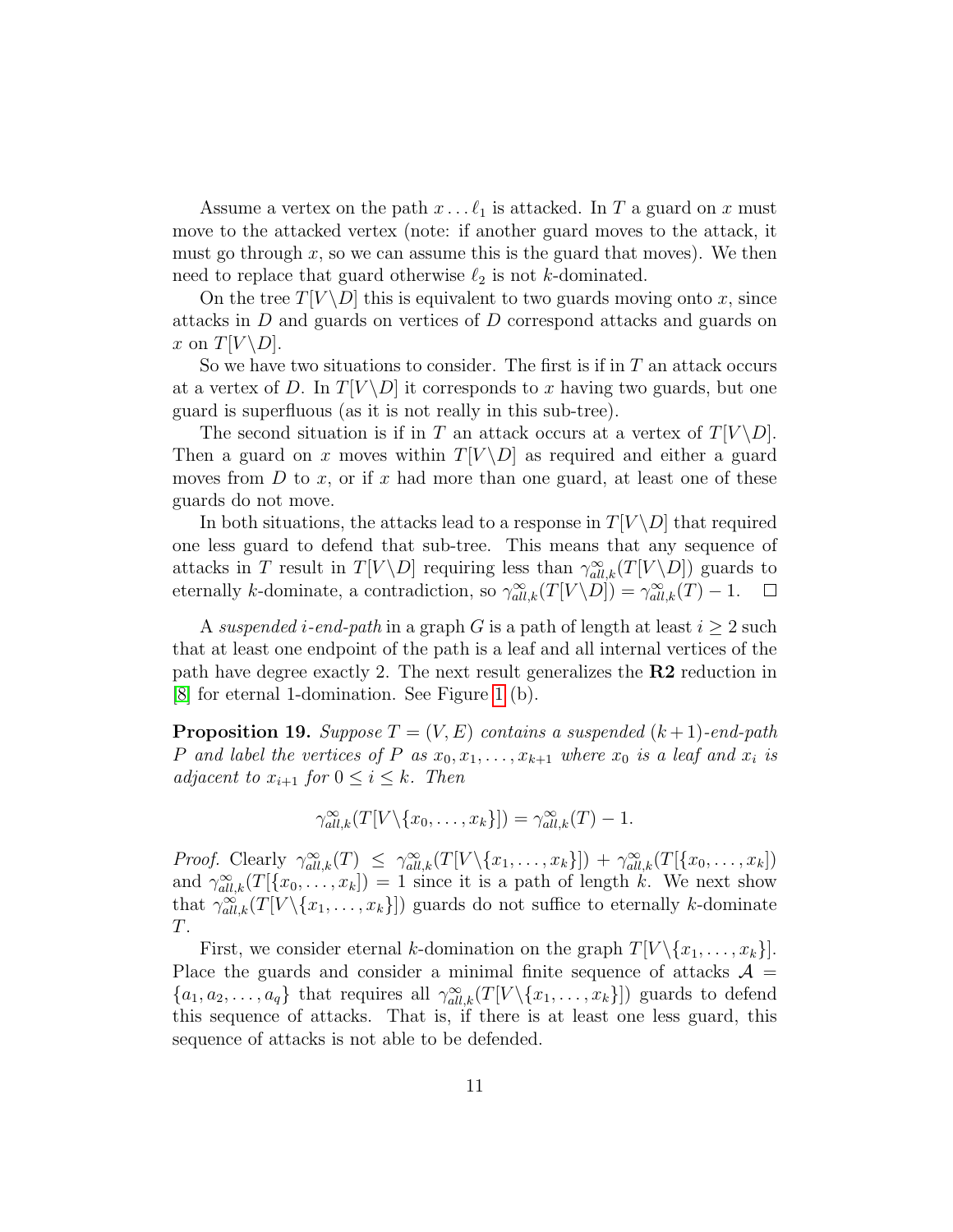Now consider the graph T. Suppose  $\gamma_{all,k}^{\infty}(T) = \gamma_{all,k}^{\infty}(T[V \setminus \{x_1, \ldots, x_k\}])$ and place the guards on the vertices of an eternal  $k$ -dominating set of  $T$ , note that there is at least one guard on P. Consider the sequence of attacks  ${x_0, a_1, x_0, a_2, x_0, a_3, \ldots, x_0, a_q}$ , on tree T. Thus there is always a guard in P. This means that guard is never able to defend a vertex in  $T[V \setminus \{x_1, \ldots, x_k\}],$ hence, there are not enough guards to eternally  $k$ -dominate  $T$ , a contradiction.  $\Box$ 

The two previous results provided a means to "trim branches" off a tree to reduce the eternal  $k$ -domination number by 1. In each of these propositions, the diameter of  $T_x$  is either exactly k or 2k. When  $k <$  diam $(T_x) < 2k$ , there are more interesting interactions between the guards in  $T$  and in  $D$ . It may be possible for guards to move in and out of  $D$  while guarding  $T$ , so  $T[(V \backslash D)]$  may or may not decrease by one. In fact, for every diameter in  $[k+1, 2k-1]$ , we next provide a construction where there exists a tree with  $\gamma_{all,k}^{\infty}(T[(V \setminus D)]) = \gamma_{all,k}^{\infty}(T)$  and a tree with  $\gamma_{all,k}^{\infty}(T[(V \setminus D)]) + 1 = \gamma_{all,k}^{\infty}(T)$ .

**Example 20.** We first consider a tree  $T_x$ , rooted at a vertex x, with one leaf at distance k from x, with  $diam(T_x) = k + \ell$  for some  $\ell \in [1, k - 1]$ . In our first example, to define T we consider  $T_x$  and add a star centered at a vertex y, with each leaf at distance  $k-1$  from y, and add the edge xy. In this case,  $(T[(V \setminus V(T_x) \cup \{x\})]) = \gamma_{all,k}^{\infty}(T) = 2$ , since a guard on a leaf in the star can move to cover x, and we can ensure a guard occupies x at all times. Then, whenever there is an attack on the leaf at distance  $k$  from  $x$ , and then a subsequent attack on the vertex in  $T_x$  at distance  $k + \ell$  from this leaf, we require the guard on x to move into  $T_x$  t the new attack, and the previous guard can move back up to x.

**Example 21.** For the second example, we define a tree T by considering  $T_x$ and adding star centered at a vertex  $y$ , with each leaf at distance  $k$  from  $y$ , and add the edge xy. In this case,  $(T[(V \setminus V(T_x) \cup \{x\})]) = 2 < 3 = \gamma_{all,k}^{\infty}(T)$ . A guard on the leaf of the star will not be able to guard x, and we have one guard always on y in  $T\backslash T_x$ , however, in order to guard the leaf at distance k from x in  $T_x$ , we require a third guard in  $T_x$  in order to ensure there is always a guard on x available to guard the leaves as above.

Although the previous results provide insight into a reduction on trees, the two examples above show that additional conditions are needed to characterize sub-trees with diameters between k and 2k.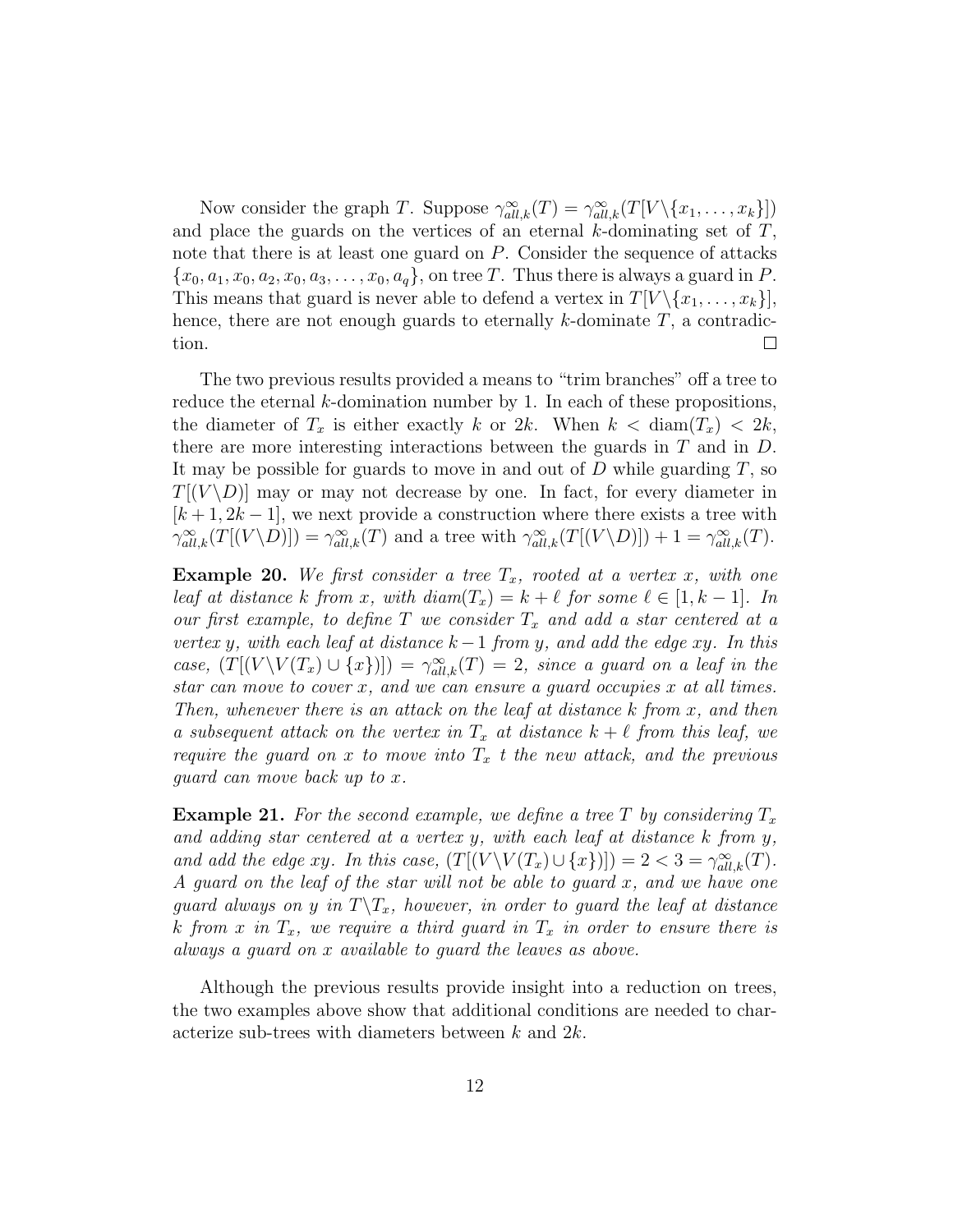Our next result provides a way to "trim branches" without changing the eternal k-domination number. For  $k = 2$ , for example, if a vertex is adjacent to at least two leaves, then a leaf can be deleted without changing the eternal 2-domination number. An example of Theorem [22](#page-12-0) having been applied seven times to a tree is shown in Figure [4.](#page-21-0)

<span id="page-12-0"></span>**Theorem 22.** Let  $T' = (V', E')$  be an induced subgraph of a tree  $T = (V, E)$ where T' is a  $\frac{k}{2}$  $\frac{k}{2}$ ]-rooted tree with root x, some leaf  $\ell$  distance  $\lfloor \frac{k}{2} \rfloor$  $\frac{k}{2}$ ] from x in T', and  $T[(V\backslash \bar{V}') \cup \{x\}]$  is connected. Then  $\gamma_{all,k}^{\infty}(T) = \gamma_{all,k}^{\infty}(T[(\bar{V}\backslash V') \cup Q])$ where  $Q$  is the set of vertices on the  $x\ell$ -path.

*Proof.* By Lemma [10,](#page-6-2)  $\gamma_{all,k}^{\infty}(T[(V \setminus V') \cup Q]) \leq \gamma_{all,k}^{\infty}(T)$ . It is easy to see that  $\gamma_{all,k}^{\infty}(T[(V \setminus V') \cup Q]) = g$  guards suffice to eternally k-dominate T. The guards on T move as they would on graph  $T[(V \ Y') \cup Q]$ , with a few exceptions: when a vertex of  $T[V'\backslash Q]$  is attacked in T, the guards of T move to the same vertices guards of  $T[(V \ Y') \cup Q]$  would move to in response to an attack at a vertex on  $Q$ , with the exception of one guard who moves to the attacked vertex on  $V'\backslash Q$ , rather than a vertex on  $Q$ .  $\Box$ 

Lemma [23](#page-12-1) describes another set of vertices that can be deleted from a tree without changing the eternal k-domination number. We first identify two leaves  $\ell_1, \ell_2$  that are distance 2k apart and let x be the centre of the  $\ell_1\ell_2$ -path. Informally, we identify all "branches" from x whose leaves are all within distance  $k$  of  $x$  and remove all vertices on these branches, apart from those on the  $\ell_1\ell_2$ -path. Lemma [23](#page-12-1) proves the sub-tree has the same eternal k-domination number as the original tree. An example is shown in Figure [2,](#page-13-0) where the vertices removed (defined as set  $D$  in the theorem) are striped.

The *eccentricity* of vertex u in graph G, denoted  $\epsilon_G(u)$ , is the maximum distance between u and any other vertex in G. More formally,  $\epsilon_G(u)$  =  $\max_{v \in V(G)} d(u, v).$ 

<span id="page-12-1"></span>**Lemma 23.** Suppose  $\ell_1, \ell_2$  are two leaves in tree  $T = (V, E)$  such that  $d(\ell_1, \ell_2) = 2k$ . Let Q denote the  $\ell_1\ell_2$ -path and let x be the center of Q.

Let  $N(x) = \{a_1, a_2, \ldots, a_p\}$  for some integer p. Let  $A_1, A_2, \ldots, A_p$  be the components of T induced by the deletion of x where  $a_i \in A_i$ . Suppose  $\epsilon_{T[A_i]}(a_i) \leq k-1$  for  $i \in \{1,2,\ldots,q\}$  and  $\epsilon_{T[A_i]}(a_i) \geq k$  for  $i \in \{q+1,q+1\}$  $2, \ldots, p$ . If

$$
D = \left(\bigcup_{1 \le i \le q} A_i\right) \backslash Q
$$

then  $\gamma_{all,k}^{\infty}(T) = \gamma_{all,k}^{\infty}(T[V \backslash D]).$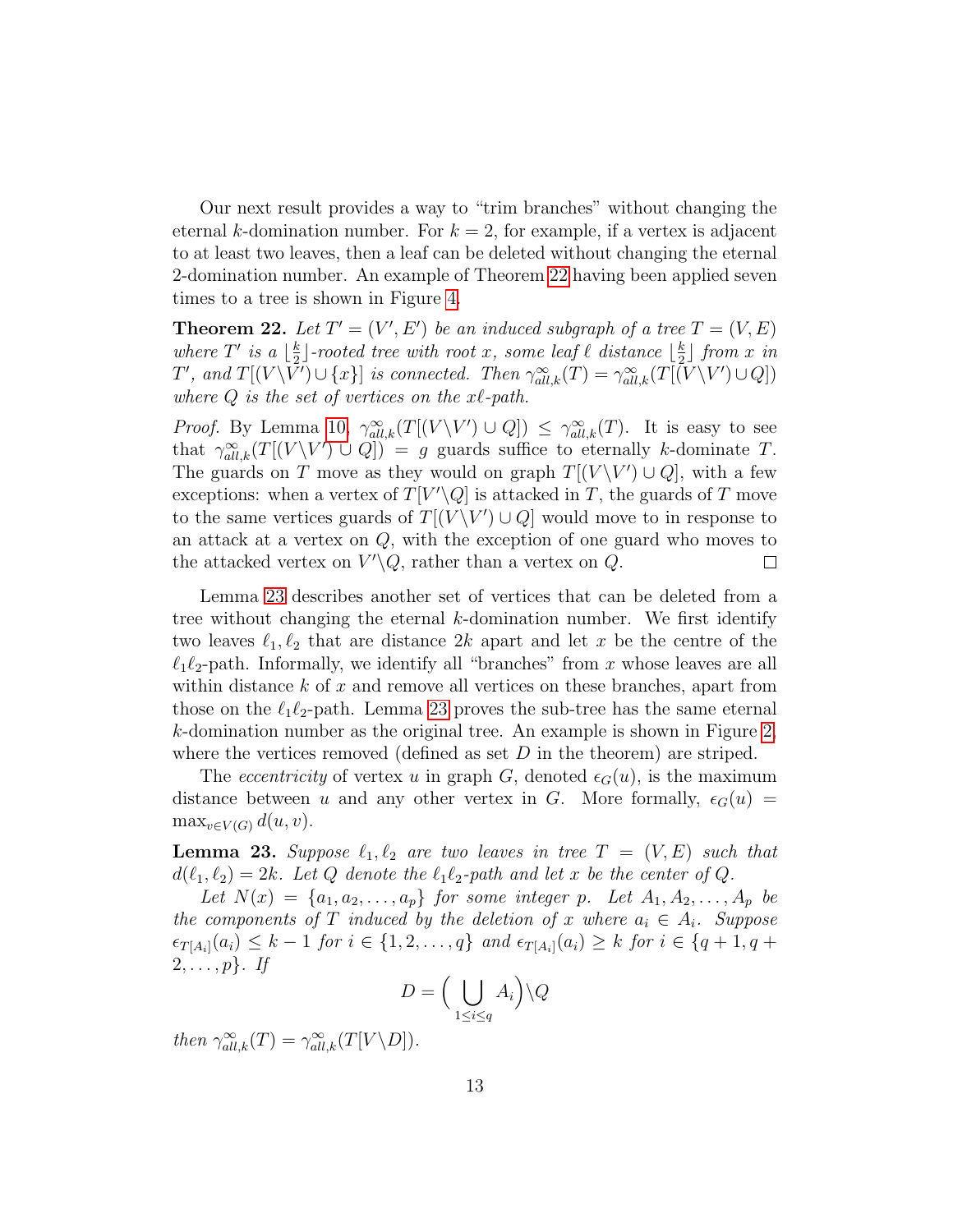

<span id="page-13-0"></span>Figure 2: An example pertaining to Lemma [23](#page-12-1) where the vertices in D are coloured striped.

*Proof.* By Theorem [10,](#page-6-2)  $\gamma_{all,k}^{\infty}(T[V \setminus D]) \leq \gamma_{all,k}^{\infty}(T)$ . Suppose  $\gamma_{all,k}^{\infty}(T[V \setminus D])$  = s. We simply modify the movements of the s guards on  $T[V \backslash D]$  to defend against attacks on vertices of D in T.

We first point out the existence of a particular eternal  $k$ -dominating family on  $T[V \backslash D]$ . Each eternal k-dominating set on  $T[V \backslash D]$  must contain at least one vertex on the  $x\ell_1$ -path (otherwise  $\ell_1$  is not k-dominated). Suppose that in response to an attack at a vertex on the  $x\ell_1$ -path, the guards move to form a k-dominating set that does not contain x. Clearly, the guards could alternately have moved to form a k-dominating set that does contain x: after the guards move in response to the attack, there must be a guard on the  $x\ell_2$ -path (otherwise  $\ell_2$  is not k-dominated) this guard could have moved to x. Thus, there exists an eternal k-dominating family on  $T[V \backslash D]$ where each eternal k-dominating set is of cardinality s and contains  $x$ . We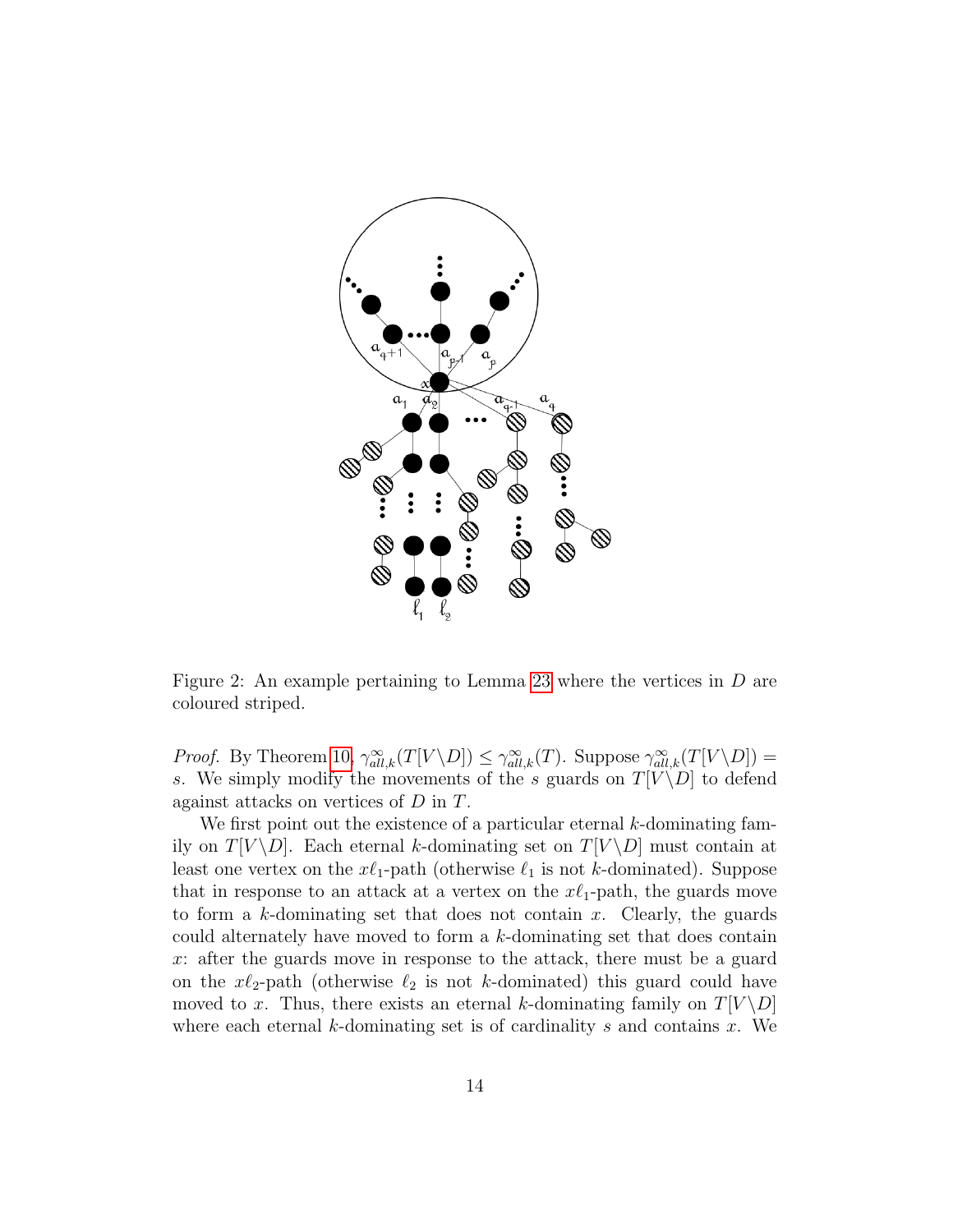now exploit this eternal k-dominating family  $\mathcal{E}_x$  in order to create an eternal  $k$ -dominating family for  $T$  of cardinality  $s$ .

Initially, place  $s$  guards on the vertices of  $T$  that correspond to the vertices of some eternal k-dominating set  $S \subseteq \mathcal{E}_x$  on  $T[V \backslash D]$ . Since this results in a guard on vertex  $x$  on  $T$ , we know  $T$  is initially  $k$ -dominated. If a vertex  $y \in V \backslash D$  is attacked in T, the guards of T mirror the movements of guards in graph  $T[V \backslash D]$  in response to an attack at y. If a guard in graph  $T[V \backslash D]$ moves from vertex b to c, then a guard in graph  $T$  will move from vertex b to c, with one exception: if there is a guard in  $D$ , the guard will move to x. Note that in  $T$ , this results in the vertices of  $T$  remaining  $k$ -dominated.

Now suppose that on T, vertex  $z \in D$  is attacked. If the previous vertex attacked was also in  $D$ , then a guard moves from  $D$  to x and a guard moves from x to z. Otherwise, we consider an attack at  $\ell_1$  in graph  $T[V \backslash D]$ . On graph  $T[V \ D]$ , a guard can move from x to  $\ell_1$  and the remaining guards move accordingly, to form an eternal  $k$ -dominating set containing both the attacked vertex and x. In T, a guard moves from x to z instead of  $\ell_1$  and the remaining guards move the same as their counterparts in  $T[V \backslash D]$ . Thus, the guards on  $T$  form a  $k$ -dominating set.  $\Box$ 

For  $k = 2$ , we next consider two examples which illustrate that for some trees, removing  $a_1, a_2, \ell_1, \ell_2$  will not change the eternal 2-domination number, but for other trees, it will. Thus, Examples [24](#page-14-0) and [25](#page-14-1) illustrate that Lemma [23](#page-12-1) cannot be improved by removing vertices of  $Q \setminus \{x\}$ .

<span id="page-14-0"></span>**Example 24.** For  $k = 2$ , consider the tree T given in Figure [3](#page-15-1) (a), where vertex x has been identified. Using Lemma [23,](#page-12-1) we can "trim branches" of the tree without changing the eternal 2-domination number. The tree  $T[V \backslash D]$ shown in Figure [3](#page-15-1) (b) shows the result of applying Lemma [23](#page-12-1) to tree  $T$  using the vertex identified as x in the figure. We note that though  $\gamma_{all,2}^{\infty}(T) = 6 =$  $\gamma_{all,2}^{\infty}(T[V \setminus D]) = 6$ , it is also the case that  $\gamma_{all,2}^{\infty}(T[V \setminus D \setminus \{a_1, a_2, \ell_1, \ell_2\}]) =$ 6. (In Figure [3](#page-15-1) (a) and (b), this is the part of the graph outside of the bubble). Thus, for this example, "trimming off"  $a_1, a_2, \ell_1, \ell_2$  does not change the eternal 2-domination number.

<span id="page-14-1"></span>**Example 25.** For  $k = 2$ , consider the tree T' given in Figure [3](#page-15-1) (c). We may assume that this tree is the result of having applied Lemma [23](#page-12-1) to a larger tree. Although  $\gamma_{all,2}^{\infty}(T') = 4$ , we also note that  $\gamma_{all,2}^{\infty}(T'[V \setminus \{a'_1, a'_2, \ell'_1, \ell'_2\}]) = 3$ . Thus, for this example, "trimming"  $a'_1, a'_2, \ell'_1, \ell'_2$  does change the eternal 2domination number.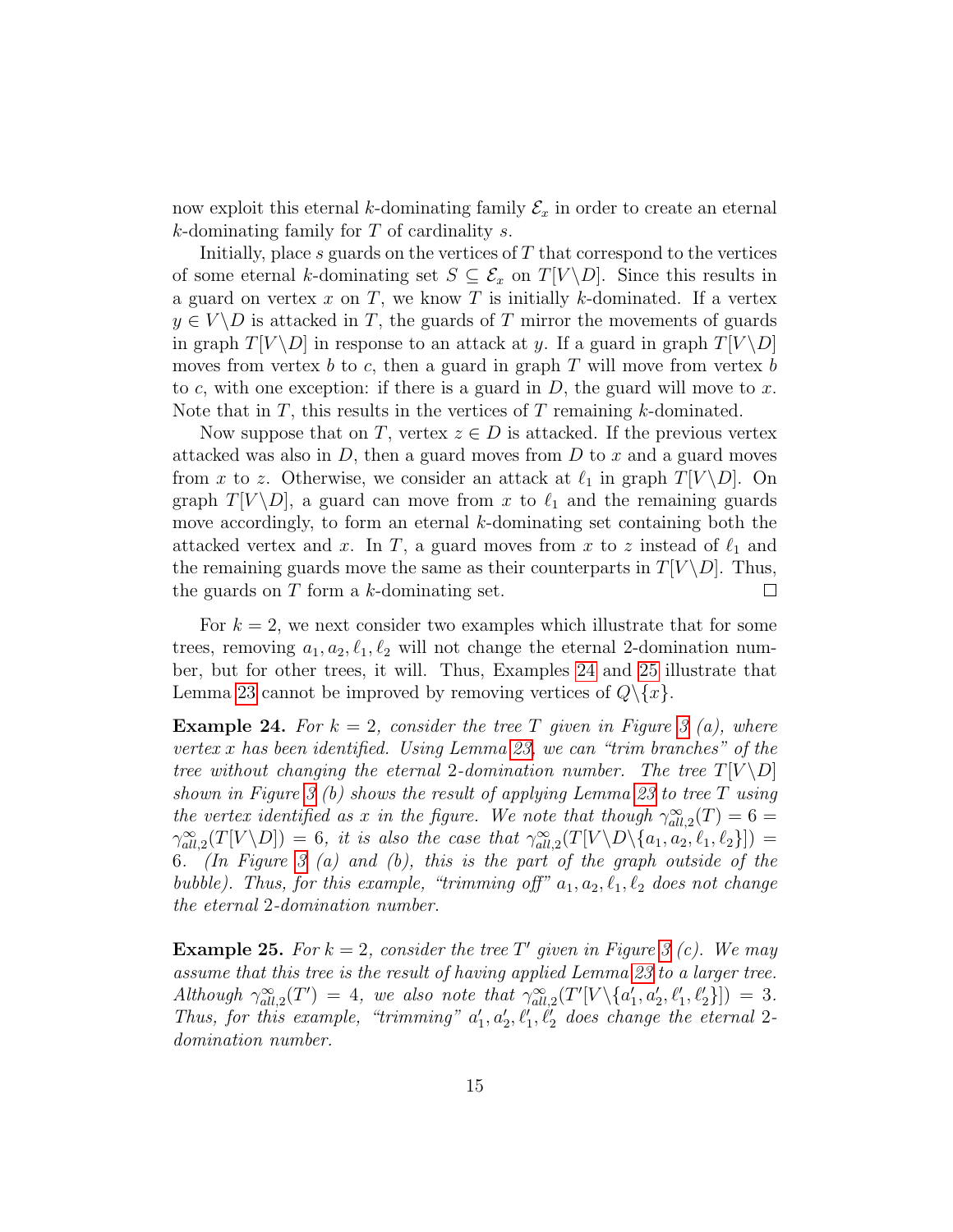

<span id="page-15-1"></span>Figure 3: With  $k = 2$ , a tree T in (a); tree  $T[V \ D]$  in (b) was obtained using Lemma [23.](#page-12-1)

In Section [4.2,](#page-20-0) we present further tree reductions for the case where  $k = 2$ .

## <span id="page-15-0"></span>4 Eternal 2-domination on trees

#### 4.1 General Results for Trees and  $m$ -ary Trees

In this section, we first describe an eternal 2-dominating set for any tree  $T$ , which yields an upper bound for  $\gamma_{all,2}^{\infty}(T)$ , and second, determine  $\gamma_{all,2}^{\infty}(T)$ exactly when  $T$  is a perfect  $m$ -ary tree.

<span id="page-15-2"></span>**Lemma 26.** Let  $T$  be a rooted tree and place quards according to 1.-3. below. The vertices occupied by guards form an eternal 2-dominating set on T.

- 1. Initially place a guard on each vertex for which the distance to the nearest leaf is even and positive.
- 2. If 1. results in no guards being placed on the root, then place one guard on the root.
- 3. Place one guard on an arbitrary leaf.

Proof. It is easy to see that the result holds for any rooted tree of depth 2 or 3. We prove the result by inducting on the depth of the tree. Let  $T'$  be a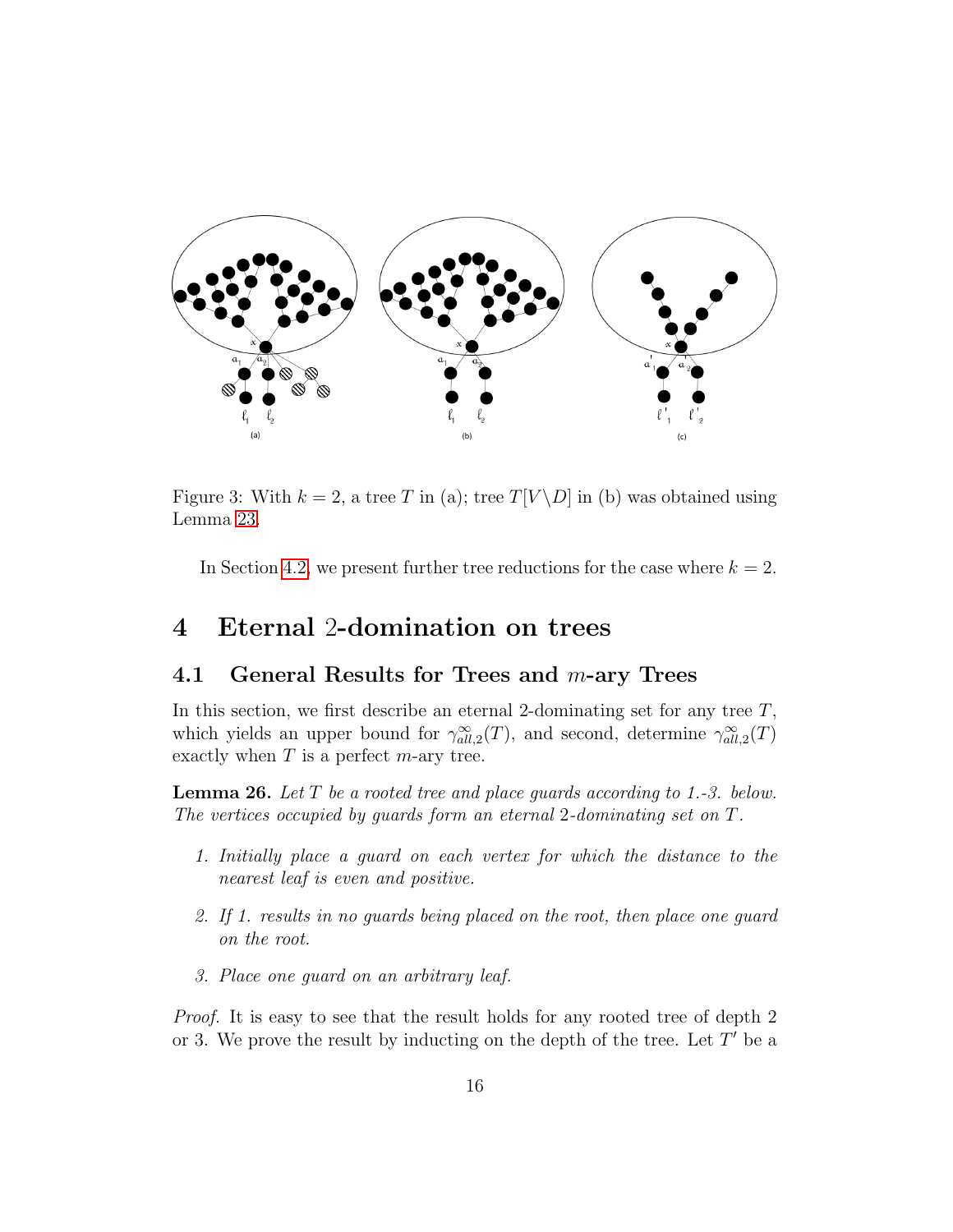tree of depth d. Let T be the sub-tree of depth  $d-2$  induced by the deletion all leaves of T' to get T''; then delete all leaves of T'' to get T (note: leaves of  $T''$  are the stems in  $T'$  with at most one non-leaf neighbour).

Let  $f: T' \to T$  where

$$
f(v') = \begin{cases} v & \text{if } v' \text{ is not a leaf in either } T' \text{ or } T''; \\ z & \text{if } v' \text{ is a leaf in } T' \text{ or } T'' \text{ and } z' \text{ is the nearest vertex that is} \\ a \text{ grandparent of some leaf in } T'. \end{cases}
$$

The map above preserves distances in the sub-tree  $T \subseteq T'$  and maps leaves in  $T'$  and  $T''$  to the nearest vertex that is distance 2 from a leaf, noting that such a vertex may also happen to be a leaf of  $T''$ .

Let  $D$  be any eternal 2-dominating set on  $T$ . We create a 2-dominating set D' on T' that "mirrors" D on T. Let D' be the set of vertices on T' where

(a) if  $v \in D$  then  $f^{-1}(v) = v'$  is in D'; and

(b) for each vertex z' of T' that is a grandparent of a leaf, if  $z \notin D$  then  $z' \in D'$  and if  $z \in D$ , then choose an arbitrary child of  $z'$  to be in D'.

From this construction,  $D'$  is a 2-dominating set on  $T'$ .

Suppose vertex  $u' \in V(T')$  is attacked. We consider two cases: (1) when u' is neither a leaf in  $V(T'')$  nor a leaf in  $V(T')$  and (2) when u' is a leaf in  $V(T'')$  or  $V(T')$ .

(1) Suppose u' is neither a leaf in  $V(T'')$  nor leaf in  $V(T')$ . Then  $f^{-1}(u') =$ u. In this situation, we consider an attack at vertex  $u$  in  $T$ . The guards of T move from an eternal 2-dominating set D to an eternal 2-dominating set  $D_1$  that contains u. We move the guards in T' according to how the guards moves in T. That is, if a guard in T moves from  $x \in V(T)$  to  $y \in V(T)$ , then in T' the guard at  $f^{-1}(x) = x'$  moves  $f^{-1}(y) = y'$ . Additionally, any guard in  $V(T')$  or  $V(T'')$  that is located at a leaf (that is not already a grandparent of a leaf) moves to the nearest vertex  $z'$  that is a grandparent of a leaf. Observe that  $f(z') = z \in V(T)$ . Let  $D'_1$  be the set of vertices now occupied by guards in T'. Observe that  $D'_1$  is a 2-dominating set on T' that contains u'. Further observe that  $D'_1$  mirrors  $D_1$ , just as  $D'$  mirrored  $D$ .

(2) Suppose u' is a leaf in  $V(T')$  or  $V(T'')$ . Then  $f^{-1}(u') = z$  for where  $f(z') = z$  and z' is the nearest (to u') grandparent of a leaf in T'.

If there is a guard on a vertex that is a child or grandchild of  $z'$ , then this guard moves to  $z'$  while the guard at  $z'$  moves to the attacked vertex. Call the set of vertices now occupied by the guards  $D''$  and note that it is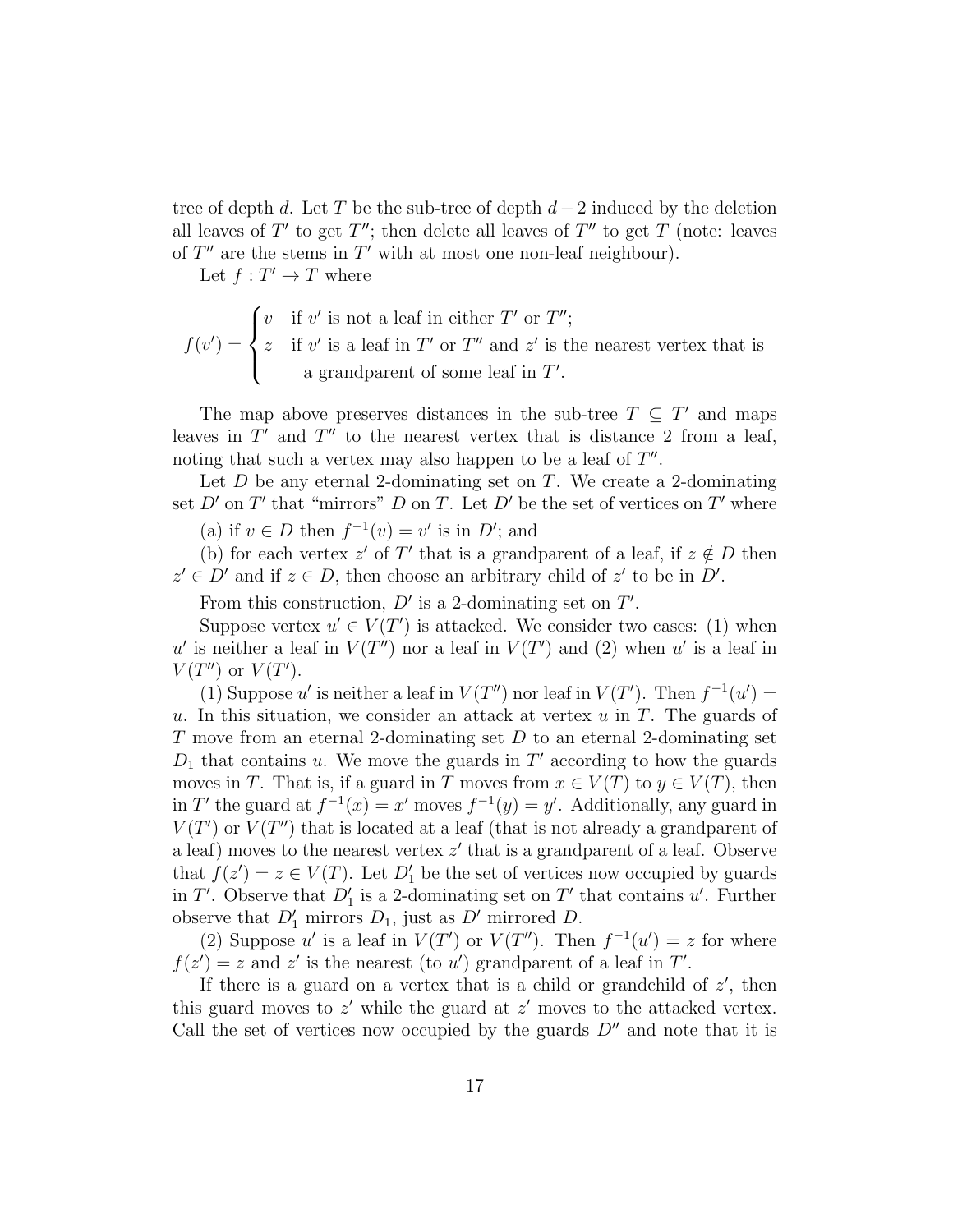a 2-dominating set containing the attacked vertex. Observe that  $D<sup>u</sup>$  mirrors D just as  $D'$  mirrored D.

Next, suppose there is no guard on a vertex that is child or grandchild of z'. Then we consider an attack at  $z \in V(T)$  and the resulting movements of guards in  $T$ . In  $T$ , suppose the guards move from  $D$  to the the eternal 2-dominating set  $D_1$  that contains z.

If a guard in T moves from  $x \in V(T)$  to  $y \in V(T)$ , then the guard at  $f^{-1}(x) = x'$  moves  $f^{-1}(y) = y'$ . The guard at z' moves to the attacked vertex. Finally, any there is a guard on a vertex that is a child or grandchild of  $w' \in V(T')$  where  $w' \neq z'$  and w' is the grandparent of a leaf, then that guard moves to  $w'$ . Call the set of vertices now occupied by the guards  $D'_1$  and note that it is a 2-dominating set containing the attacked vertex. Observe that  $D'_1$  mirrors  $D_1$  just as  $D'$  mirrored  $D$ .

We have seen that for any attack, the movements of guard on  $T'$  can be guided by the movements of guards on sub-tree  $T$ . After each attack, if the guards on T can move to an eternal 2-dominating set  $D_*$ , then the guards on  $T'$  can move to a 2-dominating set  $D'_*$ .  $\Box$ 

We note that although the result of Lemma [26](#page-15-2) is expressed for  $k = 2$ , the result and proof can easily be extended to arbitrary k:

- 1. Initially place a guard on each vertex for which the distance to the nearest leaf is a positive multiple of k.
- 2. If 1. results in no guards being placed on the root, then place one guard on the root.
- 3. Place one guard on an arbitrary leaf.

In this paper, we only use Lemma [26](#page-15-2) for the  $k = 2$  case, so we do not prove the result for arbitrary k. However, combining Lemma [26](#page-15-2) or the above extension with Theorem [12,](#page-7-0) will yield an upper bound for the eternal 2 domination number (or eternal k-domination number) of any graph.

An  $m$ -ary tree is a rooted tree where every vertex has at most  $m$  children. The depth d of an m-ary tree is the eccentricity of the root. A perfect mary tree is an  $m$ -ary tree in which every non-leaf vertex has exactly  $m$ children and every leaf is distance  $d$  from the root where  $d$  denotes the depth of the tree.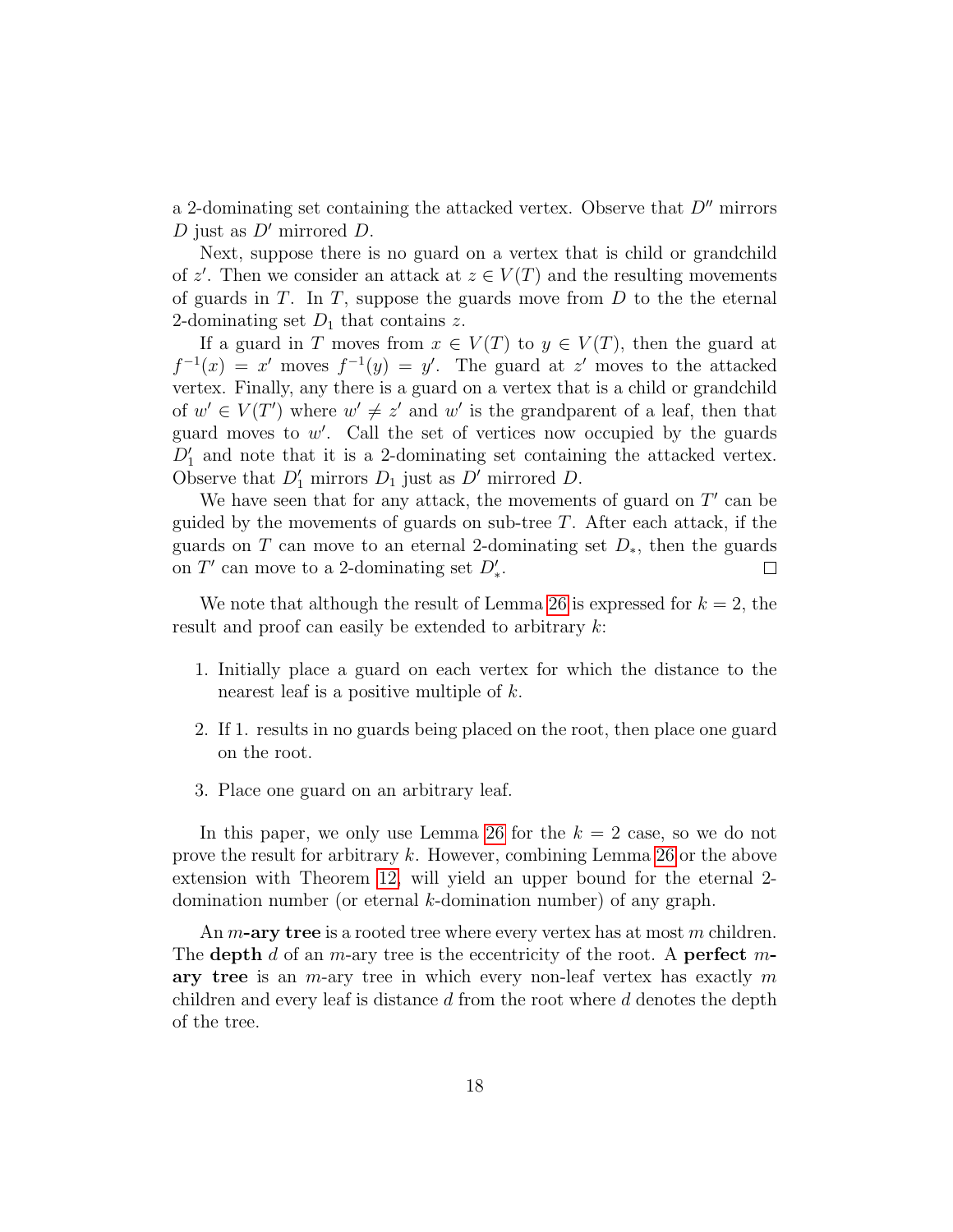We next present a lemma that will be helpful in determining the eternal 2-domination number for perfect  $m$ -ary trees. Recall that an eternal 2dominating family  $\mathcal E$  is a set in which the elements are eternal 2-dominating sets, all of the same cardinality, so that: if the guards occupy eternal 2 dominating set  $D \in \mathcal{E}$  and there is an attack at vertex v, the guards can move from set  $D \in \mathcal{E}$  to a set  $D' \in \mathcal{E}$  that contains v (i.e.  $v \in D'$  and D transforms to  $D'$ ). A minimal eternal 2-dominating family is minimal in terms of the number of eternal 2-dominating sets in the family.

<span id="page-18-0"></span>**Lemma 27.** Let T be a perfect m-ary tree of depth  $d \geq 2$  for  $m \geq 2$ . There exists a minimal eternal 2-dominating family in which each eternal 2-dominating set contains the grandparent of every leaf and has cardinality  $\gamma_{all,2}^{\infty}(T)$ .

*Proof.* Let T be a perfect m-ary tree of depth  $d \geq 2$ . Suppose there exists no minimal eternal 2-dominating family in which each eternal 2-dominating set contains the grandparent of every leaf and has cardinality  $\gamma_{all,2}^{\infty}(T)$ . Let  $\mathcal E$  be a minimal eternal k-dominating family in which each eternal 2-dominating set has cardinality  $\gamma_{all,2}^{\infty}(T)$ . Then there exists some eternal 2-dominating set  $D \in \mathcal{E}$  that does not contain the grandparent of some leaf. Suppose  $\ell$  is a leaf and  $D$  does not contain the grandparent  $v$  of  $\ell$ .

Let  $T_v$  be the sub-tree of T rooted at v. Observe that every set in  $\mathcal E$  must contain at least one vertex of  $T_v$ ; else  $T_v$  is not 2-dominated. Since  $m \geq 2$ and  $D$  does not contain  $v$ , it must be that  $D$  contains at least two vertices of  $T_v$ ; otherwise the vertices of  $T_v$  are not 2-dominated. Although one of these vertices may be the most recently attacked vertex (so a guard moved to the attacked vertex in  $T_v$ ), let  $u \neq v$  be the other vertex on  $T_v$  that is in D. Since  $N(u) \cup N_2(u) \subseteq N(v) \cup N_2(v)$ , in response to the last attack, we could have moved a guard to v instead of u. So instead of moving to  $D$ , the guards could have moved to  $(D\setminus\{u\})\cup\{v\}$ . We observe if D transforms to  $D' \in \mathcal{E}$ , then by construction,  $(D \setminus \{u\}) \cup \{v\}$  will also transform to  $D' \in \mathcal{E}$ . Thus,  $\mathcal{E} \backslash D \cup (D \backslash \{u\} \cup \{v\})$  is an eternal 2-dominating family. Applying this argument repeatedly results in the desired contradiction.  $\Box$ 

We conclude this subsection with the following characterization for  $m$ -ary trees.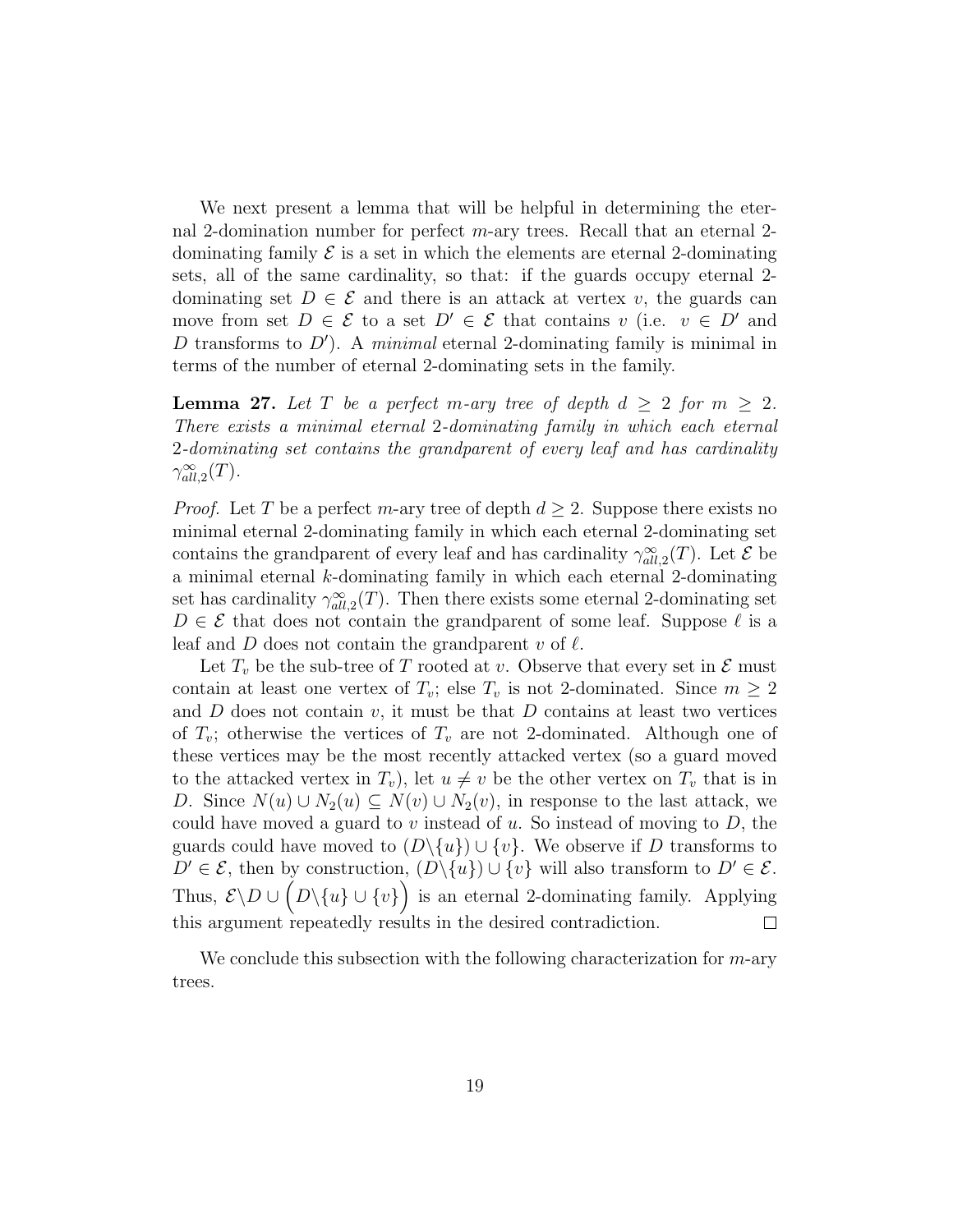**Theorem 28.** Let T be a perfect m-ary tree of depth  $d \geq 2$  and  $m \geq 2$ . Then

$$
\gamma_{all,2}^{\infty}(T) = 1 + \frac{m^d - \delta_{oe}}{m^2 - 1}
$$

where  $\delta_{oe} =$  $\int 1$  if d is even m if d is odd.

Proof. The upper bound follows from Theorem [26.](#page-15-2) It is easy to see that the above formula holds for perfect  $m$ -ary trees of depth 2, 3, and 4. For the sake of contradiction, let  $T'$  be a minimum depth perfect m-ary tree such that the above formula does not hold. Then  $\gamma_{all,2}^{\infty}(T') \leq (m^d - \delta_{oe})/(m^2 - 1)$  where T' has depth d. In T', let  $Z_1$  be the set of leaves,  $Z_2$  be the set of parents of leaves, and  $Z_3$  be the set of vertices that are grandparents of leaves. We first observe that in any minimum eternal 2-dominating set on  $T'$ , there is always at least one guard in each sub-tree of  $T'$  rooted at a vertex at depth  $d-2$ ; otherwise, some leaf is not within distance 2 of a guard. Thus, in every minimum eternal k-dominating set on T', there are at least  $m^{d-2}$  guards on the vertices  $Z_1 \cup Z_2 \cup Z_3$  in  $T'$ .

Let T be a perfect m-ary tree of depth  $d-2$ . Notice that T is the sub-tree of  $T'$  with the leaves and the parents of the leaves of  $T'$  removed. Since  $T$ has a smaller depth than T', the formula for  $\gamma_{all,2}^{\infty}(T)$  holds. The parity of d does not matter since the parity of the depth of  $T$  and  $T'$  will always match. We next map the movements of guards in response to attacks at vertices in  $T'$  to the movements of guards in  $T$ .

We will show that  $\gamma_{all,2}^{\infty}(T') - m^{d-2}$  guards suffice to defend against any sequence of attacks on T.

Consider any minimum eternal 2-dominating set on  $T'$ . If a guard occupies  $v' \in V(T')\backslash (Z_1 \cup Z_2 \cup Z_3)$ , there will be a shadow guard on the corresponding vertex  $v \in V(T)$ . If there are  $q > 1$  guards in the sub-tree rooted at  $z'_3 \in Z_3$  then in T, then  $q-1$  guards occupy the corresponding vertex  $z_3 \in V(T)$ , since  $Z_3 \subseteq V(T)$ . If there is exactly one guard in the sub-tree rooted at  $z_3 \in Z_3$  then no corresponding guard in needed in T. We observe, however, that  $z_3$  in T will be 2-dominated by a guard in  $V(T)$ : in  $T'$ , if the guard in  $Z_3$  moved to a grandchild of  $z'_3$  in response to an attack, a guard from  $V(T)$  must move to  $z_3'$ . It is clear that the  $\gamma_{all,2}^{\infty}(T') - m^{d-2}$ vertices occupied by guards in  $T$  form a 2-dominating set.

We now consider the subsequent attack in two cases.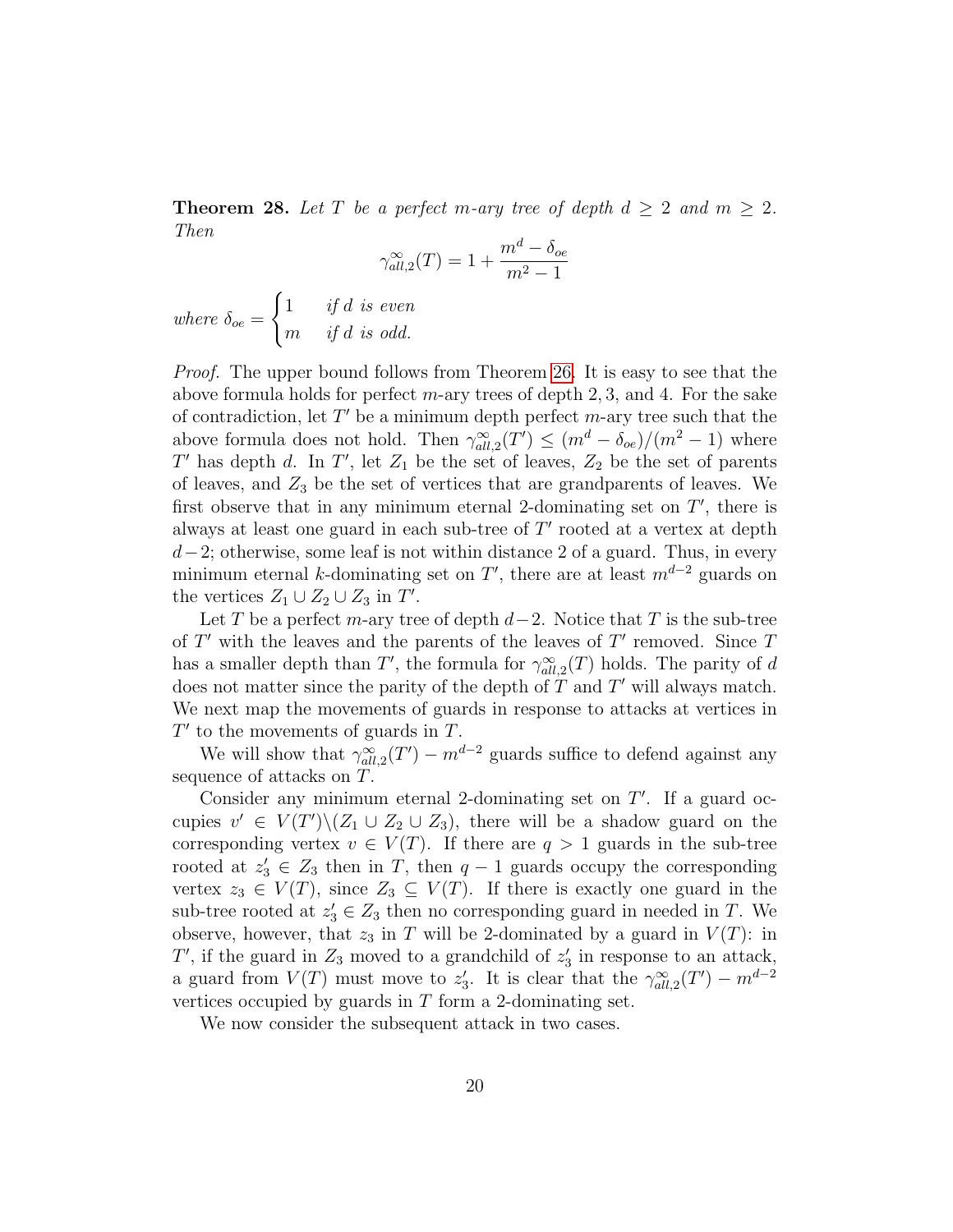(1) If a vertex in  $V(T')\setminus (Z_1\cup Z_2\cup Z_3)$  is attacked, the guards in T consider an attack at the corresponding vertex in T.

(2) If a vertex in  $Z_1 \cup Z_2 \cup Z_3$  is attacked, let  $z'_3 \in Z_3$  be the vertex in  $Z_3$ closest to the attacked vertex. By Lemma [27,](#page-18-0) when the guards in  $T'$  move in response to the attack, their positions will form an eternal 2-dominating set that contains  $z'_3$ , and the attacked vertex. The guards in T consider an attack at the corresponding vertex  $z_3 \in V(T)$ .

If a guard at vertex  $u' \in V(T') \setminus (Z_1 \cup Z_2 \cup Z_3)$  moves to  $w' \in V(T') \setminus (Z_1 \cup Z_2 \cup Z_3)$  $Z_2 \cup Z_3$ ) then a guard moves from  $u \in V(T)$  to  $w \in V(T)$ .

If a guard moves from vertex of  $z_3' \in Z_3$  to  $y' \in V(T') \setminus (Z_1 \cup Z_2 \cup Z_3)$  then by Lemma [27,](#page-18-0) there must be another guard in  $Z_1 \cup Z_2 \cup Z_3$  that moves to  $z_3'$ . Then in T, there is a guard at  $z_3$  before the attack and this guard moves to  $y \in V(T)$  after the attack.

We note that a guard g will not move from a vertex of  $Z_1 \cup Z_2$  to a vertex in  $V(T)\setminus (Z_1 \cup Z_2)$  because if there is a guard at a vertex of  $Z_1 \cup Z_2$ , then by Lemma [27,](#page-18-0) there is also a guard at the closest vertex in  $z'_3 \in Z_3$ . We may assume the guard at  $z'_3$  moves to the vertex  $y \in V(T') \setminus (Z_1 \cup Z_2)$ , leaving guard g in  $Z_1 \cup Z_2$  to move to  $z'_3$ . In T, the guard at  $z_3$  moves to vertex  $y \in V(T)$ .

If a guard g moves from a vertex of  $Z_1 \cup Z_2$  to a vertex of  $Z_1 \cup Z_2$  then we observe that by Lemma [27,](#page-18-0) there must be  $q > 1$  guards in the sub-tree rooted at the nearest vertex of  $Z_3$ , at least one of whom is located on  $z'_3$ . We therefore may assume guard  $q$  is not needed in the eternal 2-dominating set on T.

After the guards have all moved on  $T$ , they still form an eternal 2dominating set in T. Thus, we see that  $\gamma_{all,2}^{\infty}(T) \leq \gamma_{all,2}^{\infty}(T') - m^{d-2}$  guards are sufficient to defend against any sequence of attacks in T. Thus,

$$
\gamma_{all,2}^{\infty}(T) \le 1 + \frac{m^{d-2} - \delta_{oe}}{m^2 - 1} \le \gamma_{all,2}^{\infty}(T') - m^{d-2} \le \frac{m^d - \delta_{oe}}{m^2 - 1} - m^{d-2}
$$

which provides as contradiction as  $m \geq 2$ . Thus, the lower bound has been proven.  $\Box$ 

#### <span id="page-20-0"></span>4.2 Reductions on trees for  $k = 2$

The results in Section [3](#page-8-0) provide reductions for trees that control the change in eternal k-domination number. In this section, we restrict ourselves to  $k = 2$ . We show that for trees with certain structure, deleting a portion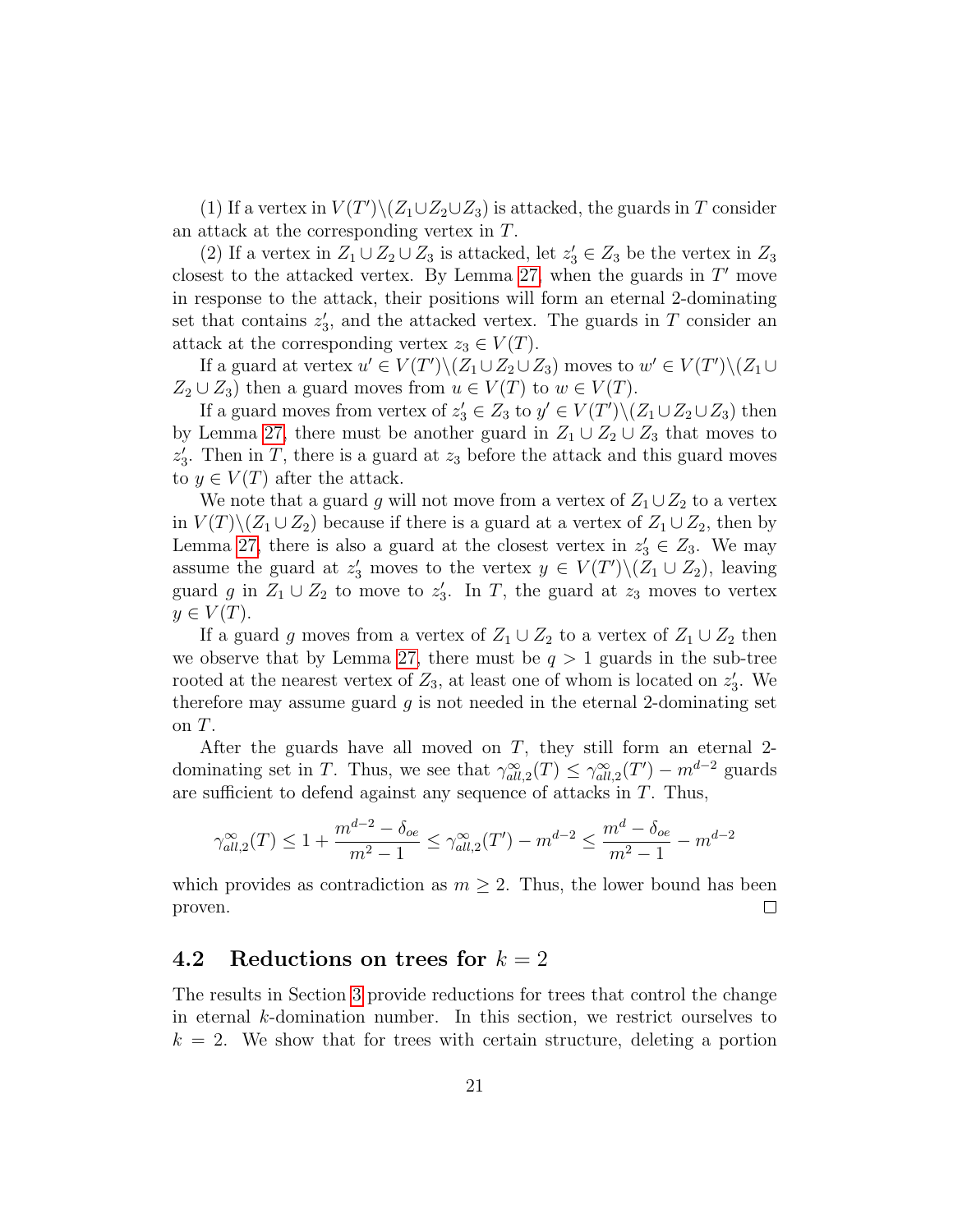of the tree results in the eternal 2-domination number decreasing by 1. We then consider the situations where the eternal 2-domination does not decrease when removing another part of the graph, given further structure.

For the duration of this section, we require the following particular description of tree structure.

<span id="page-21-1"></span>**Definition 29.** Let x be a vertex in tree T that is not a leaf and is distance exactly two from a leaf. Define L to be the set of leaves in  $N_2(x)$  for T. Let  $X$  be the set of all vertices that are distance two from vertices of  $L$ , that is  $X = \bigcup_{\ell \in L} N_2(\ell).$ 

Let  $S$  be the set of vertices adjacent to  $x$  that are either leaves themselves or adjacent to a vertex in L. We further partition S into two sets:  $A \subset S$ is the set of vertices with a least two neighbours in X;  $B \subseteq S$  is the set of vertices with exactly one neighbour in X.

As seen in Figure [4](#page-21-0) the sets  $L, S, A$  and B are all dependent on the vertex x, and we can consider these sets defined for any eligible vertex  $x \in V(T)$ . Though  $L, S, A, B$  each depend on the choice of x, we omit any subscripts in an aim to present results and definitions in a more readable way.



<span id="page-21-0"></span>Figure 4: Before and after applying Theorem [22.](#page-12-0)

<span id="page-21-2"></span>**Theorem 30.** Let T be a tree and suppose there exists a vertex  $x \in V(T)$ that generates sets L, S, A and B as defined in Definition [29](#page-21-1) such that  $A = \emptyset$ and  $|B| > 1$ . Then  $\gamma_{all,2}^{\infty}(T) = \gamma_{all,2}^{\infty}(T') + 1$  where T' is the graph induced by the deletion of  $L \cup B$  from  $T$ .

*Proof.* First, we show  $\gamma_{all,2}^{\infty}(T) \geq \gamma_{all,2}^{\infty}(T') + 1$ . For the sake of counter example, suppose  $\gamma_{all,2}^{\infty}(T) = \gamma_{all,2}^{\infty}(T')$ . Observe that there must always be at least one guard on the vertices  $L \cup B \cup \{x\}$ . If there is only one guard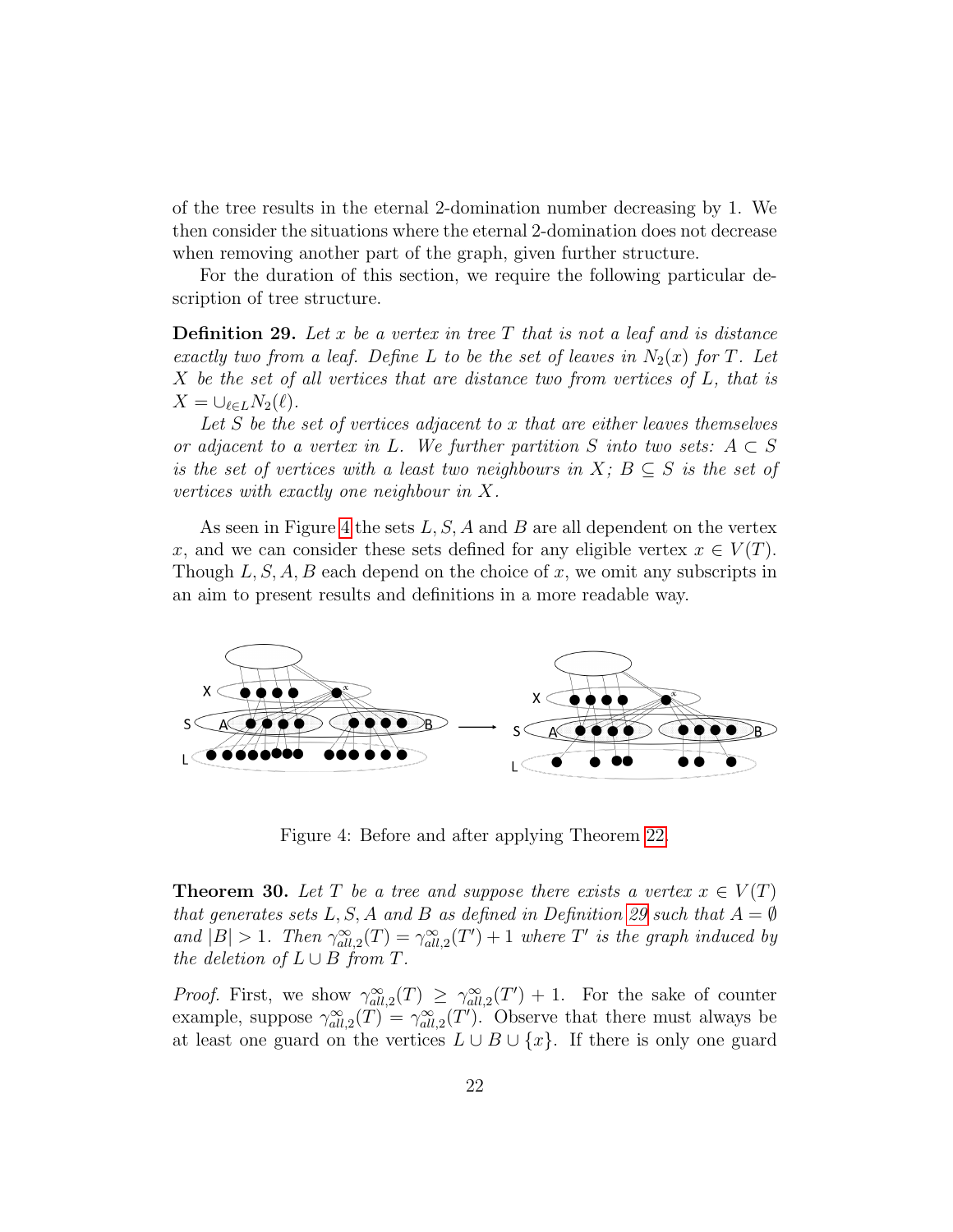on this set of vertices, it must be located at  $x$ . This implies there must always be a guard at vertex x in T. Suppose a leaf of L is attacked in  $T$ , then a guard g moves from x to the leaf. However, if another leaf in  $L$  is attacked subsequently, the guard g cannot reach this other leaf, thus in  $T$ we require that there must be some new guard that moves onto  $x$  when  $g$ initially moves protect the leaf from the attack. Thus, there is an eternal 2 dominating family for  $T'$  wherein every eternal 2-dominating set contains  $x$ . Thus, there is an unnecessary guard in T', so  $\gamma_{all,2}^{\infty}(T') < \gamma_{all,2}^{\infty}(T)$  as desired.

It is easy to see  $\gamma_{all,2}^{\infty}(T) \leq \gamma_{all,2}^{\infty}(T') + 1$ : we create a guard strategy for  $T$ , based on the movements of guards in  $T'$ . Initially, suppose guards occupy an eternal 2-dominating set on  $T'$  that contains x. Place guards on the vertices of  $V(T')$  in T and place an additional guard on an arbitrary vertex of  $B \cup L$ . Suppose there is an attack on a vertex of  $V(T')$  in T: if there is a guard in  $B \cup L$ , that guard moves to x. The remaining guards move as their counterparts in  $T'$  would move in response to such an attack (this may result in two guards simultaneously occupying  $x$ ). Alternately, suppose there is an attack at a vertex of  $B \cup L$  in T. In T', we consider an attack at x. The guards in  $T'$  move to occupy an eternal 2-dominating set containing x (which may result in no guard moving). In T, the guard at x moves to the attacked vertex in  $B \cup L$ ; if there is a guard already in  $B \cup L$ , that guard moves to  $x$ , and the remaining guards move like their counterparts in  $T'$ . Thus, the guards form a 2-dominating set on T. In this manner,  $\gamma_{all,k}^{\infty}(T') + 1$  guards can defend against any sequence of attacks on  $V(T)$ .  $\Box$ 

Notice that in Theorem [30,](#page-21-2) we exclude the case where  $|B| = 1$ . This is because there exist trees with  $|B| = 1$  for which removing set  $L \cup B$  will reduce the eternal 2-domination number,  $T_1$ , and others which will leave the eternal 2-domination number unchanged,  $T_2$ ; two such trees are illustrated in Figure [5.](#page-23-0)

In Theorem [30,](#page-21-2) we provided a reduction for the case where  $A = \emptyset$ . The following result tells us when A is non-empty.

**Theorem 31.** Let T be a tree and x a non-leaf vertex that is a grandparent of a leaf. Then  $A \neq 0$  iff there exists a leaf  $\ell$  that has two distinct grandparents, one which is  $x$ , and another  $x'$ .

*Proof.* Let T be a tree and x a grandparent of a leaf, and create the sets as defined in Definition [29.](#page-21-1)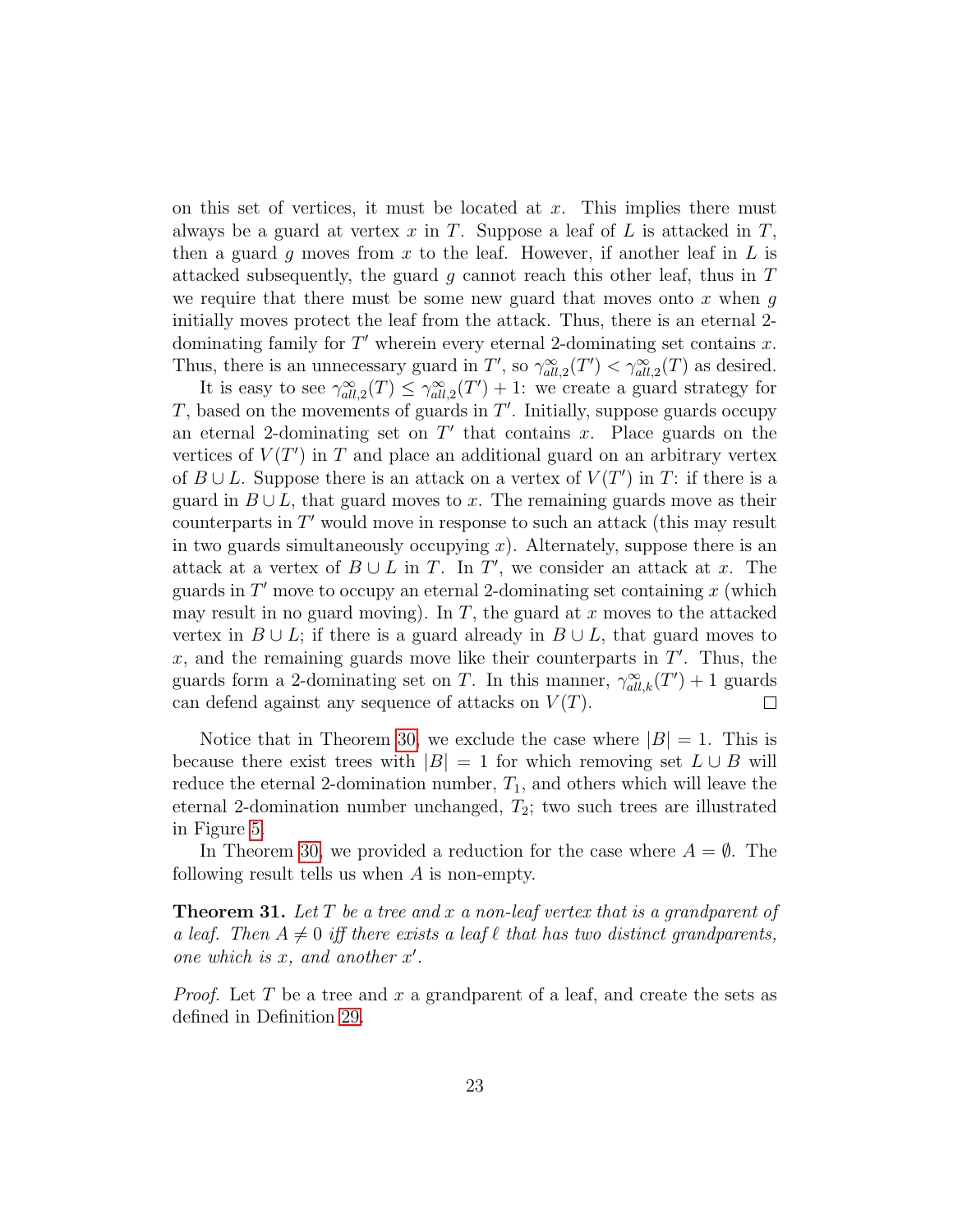

<span id="page-23-0"></span>Figure 5: Trees  $T_1$  and  $T_2$ .

Suppose  $A \neq \emptyset$ . This means  $|X| \geq 2$  and there exists a vertex, a that adjacent to x and another element of X. Let  $\ell$  be the leaf, y the parent and x the grandparent.  $x$  has a neighbour,  $a$  that is adjacent to another vertex, x'. Since x' need to be a member of X it is within distance two of a leaf,  $\ell'$ that is distance two away from x (note it is possible that  $\ell = \ell'$ . Thus  $\ell'$  had two distinct grandparents, one of which is  $x$ .

Now suppose that there is some leaf  $\ell$  that has two distinct grandparents, one of which is x, the other x'. Note that both  $x, x' \in X$ . Since  $\ell$  is a leaf, there is a common neighbour to  $\ell, x, x'$  that we will call a. From the definition of set  $A, a \in A$ , so  $A \neq \emptyset$ .  $\Box$ 

Though we have settled how identify the case and apply reductions to the case where  $A = \emptyset$ , the example below demonstrates that the case where  $A \neq \emptyset$  is not straightforward.



<span id="page-23-1"></span>Figure 6: Tree T with  $A \neq \emptyset$ 

Consider the tree T in Figure [6.](#page-23-1) The eternal 2-domination number for this tree is 3. When x is  $x_2, x_5$  or  $x_9$  the eternal 2-domination number and we create the sets as defined in Definition [29](#page-21-1) and remove the vertices of  $L \cup B$ ,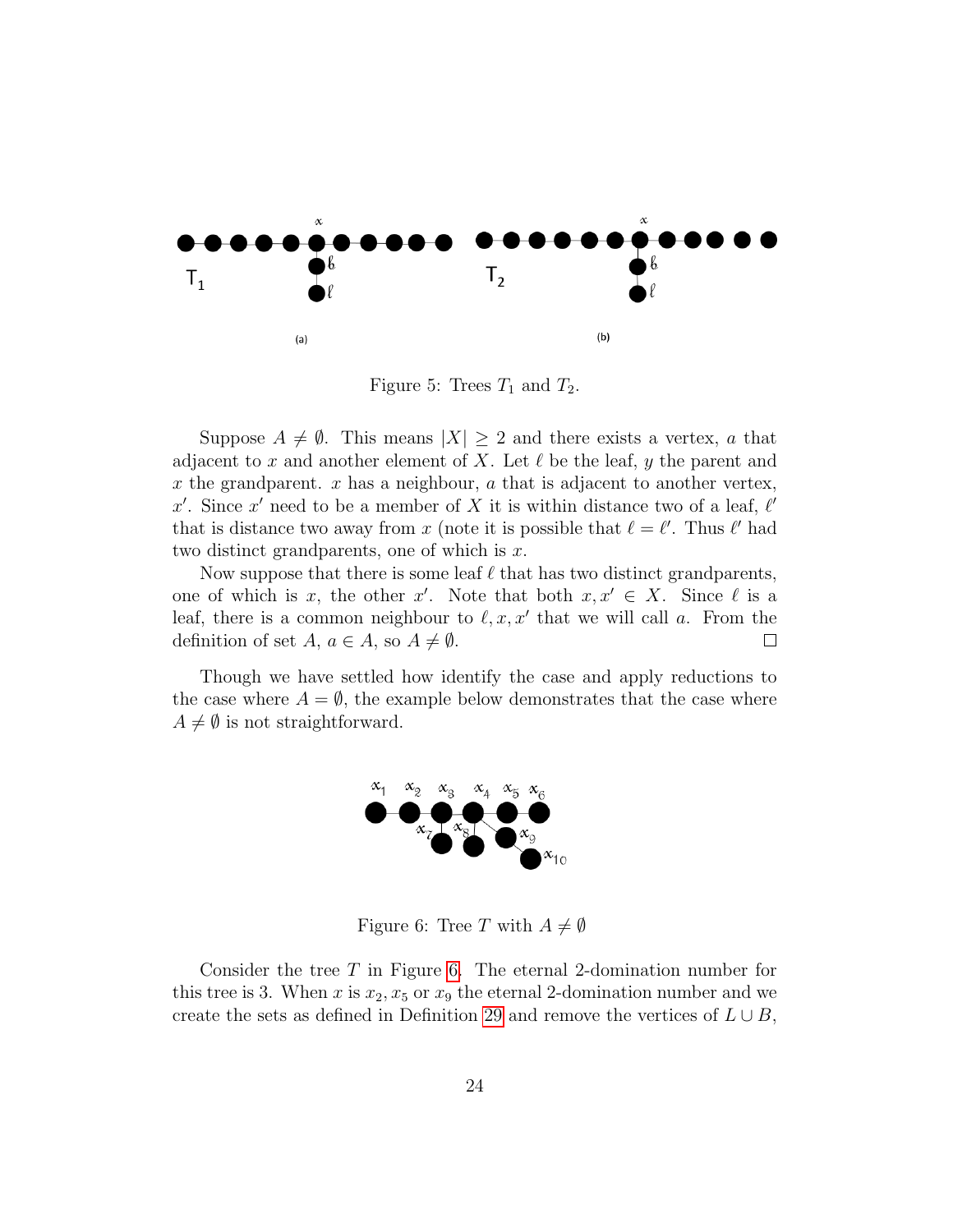the does not change, but when x is  $x_3$  or  $x_4$ , the eternal 2-domination number decreases by 1.

Thus, the characterization of  $\gamma_{all,2}^{\infty}(T)$  for all trees remains incomplete and we leave this as an open problem. In Section [5](#page-24-0) we present further open problems and concluding remarks.

## <span id="page-24-0"></span>5 Conclusion and Open Problems

We conclude this paper with a discussion of open problems. In Section [2.1,](#page-2-1) discussed some graphs for which the parameters  $\gamma_k$  and  $\gamma_{all,k}^{\infty}$  are equal, and others for which the two parameters are not equal; however the question of for which graphs the parameters equal remains open:

**Question 32.** Can we describe the class of graphs (G) for which  $\gamma_k(G)$  =  $\gamma_{all,k}^{\infty}(G)$  for all  $G \in (G)$ ?

**Question 33.** Let  $\mathcal{G}_{n,m}$  be the family of simple graphs on n vertices and m edges. For a fixed n and m, what are the optimal families of graphs, that is, what are the graphs with the smallest eternal k-domination number? Also what are the least optimal families, that is, the graphs with the largest eternal k-domination number?

Question 34. Given a value of k and an eternal k-domination number what is the spectrum of graph orders n that satisfy the given constraints?

For any given  $k$ , if we fix the  $k$ -eternal domination number to be 1, the size of the vertex set,  $n$ , can take on any value, just consider the star graph. One interesting result we can obtain from Theorem [7](#page-4-0) is the following. Let  $P_{n,\ell}$  be  $P_n$  with  $\ell$  leaves added to a vertex adjacent to one of the leaves of  $P_n$ .

**Corollary 35.** For any given positive integers k, z and n, with  $n \geq z(k+1)$ there exists a graph on n vertices whose eternal  $k$ -domination number is  $z$ , namely  $P_{z(k+1),\ell}$ , where  $\ell = n - z(k + 1)$ .

*Proof.* For a given  $k$  and any positive integer  $z$  and any positive integer  $n \geq z(k+1)$  consider the path  $P_{z(k+1)}$ . This has  $z(k+1)$  vertices and from Theorem [7](#page-4-0) we know that the eternal k-domination number is z. Place a k-dominating set on this graph so that it is eternally k-dominated. Label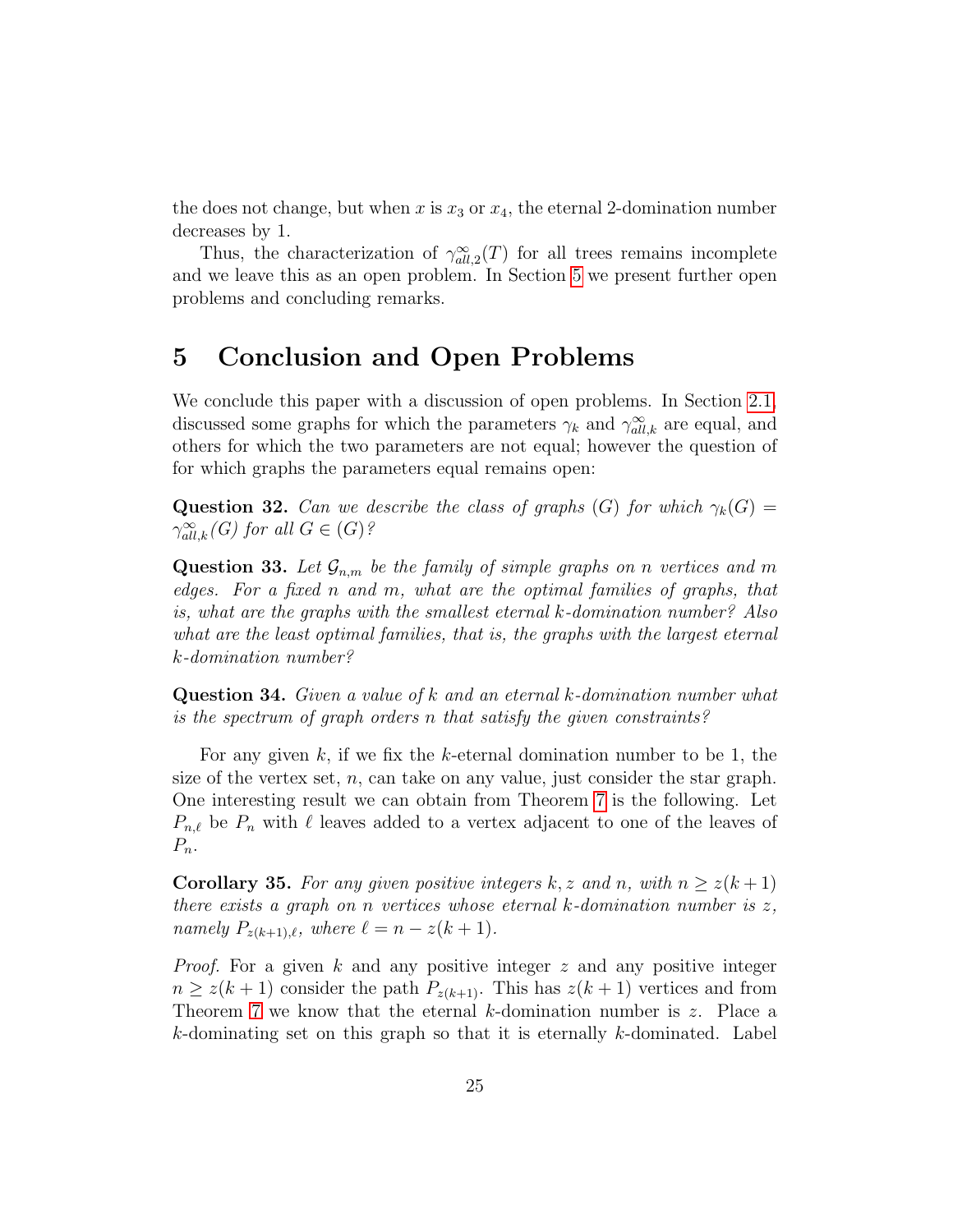the vertices of the path  $v_1, v_2, ..., v_{z(k+1)}$ , with  $v_1$  and  $v_{z(k+1)}$  being the leaves. Add  $n - z(k+1)$  leaves to vertex  $v_{z(k+1)-1}$ . The guard that is dominating  $v_{z(k+1)}$  also dominates these new leaves. Thus, this new graph has *n* vertices and eternal k-domination number z.  $\Box$ 

Though we provide reductions in working towards determining  $\gamma_{all,k}^{\infty}(T)$ and further reductions in working towards determining  $\gamma_{all,2}^{\infty}(T)$  for any tree T, we were unable to complete the characterizations and leave them as open problems. We additionally state a few related questions.

**Question 36.** Which graphs G have the property that  $\gamma_{all,2}^{\infty}(G) = \gamma(G)$ ? Can we characterize the trees with this property?

Clearly  $\gamma_{all,2}^{\infty}(G) = 1$  if and only if  $\gamma(G) = 1$  (i.e. G has a universal vertex). If  $\gamma(G) = 2$  then  $\gamma_{all,2}^{\infty}(G) = 2$ , but the converse is not always true. For example,  $\gamma_{all,2}^{\infty}(C_{10}) = 2 < 4 = \gamma(C_{10})$ . In considering trees, we observe that  $\gamma_{all,2}^{\infty}(K_{1,n}) = \gamma(K_{1,n})$  but for caterpillars graphs where there are no degree 2 vertices,  $\gamma_{all,2}^{\infty}$  and  $\gamma$  are not equal. However, for every tree T that is formed from a path of  $n$  vertices where every internal vertex has a leaf, with  $n \geq 3$ , we have that  $\gamma_{all,2}^{\infty}(T) \neq \gamma(T)$ .

Certainly if there exists a minimum dominating st where each vertex in this set has at least two private neighbours then  $\gamma_{all,2}^{\infty}(T) \leq \gamma(T)$ , but the converse remains open.

**Question 37.** Suppose that for every minimum dominating set of a tree  $T$ , each vertex in the dominating set has at least two private neighbours. Then is  $\gamma_{all,2}^{\infty}(T) = \gamma(T)$ ?

#### Acknowledgements

M.E. Messinger acknowledges research support from NSERC (grant application 2018-04059). D. Cox acknowledges research support from NSERC (2017-04401) and Mount Saint Vincent University. E. Meger acknowledges research support from Université du Québec à Montréal and Mount Allison University.

### References

<span id="page-25-0"></span>[1] V. Blažej, J.M. Křišt'an, T. Valla (2019) On the m-eternal Domination Number of Cactus Graphs. In: Filiot E., Jungers R., Potapov I. (eds)